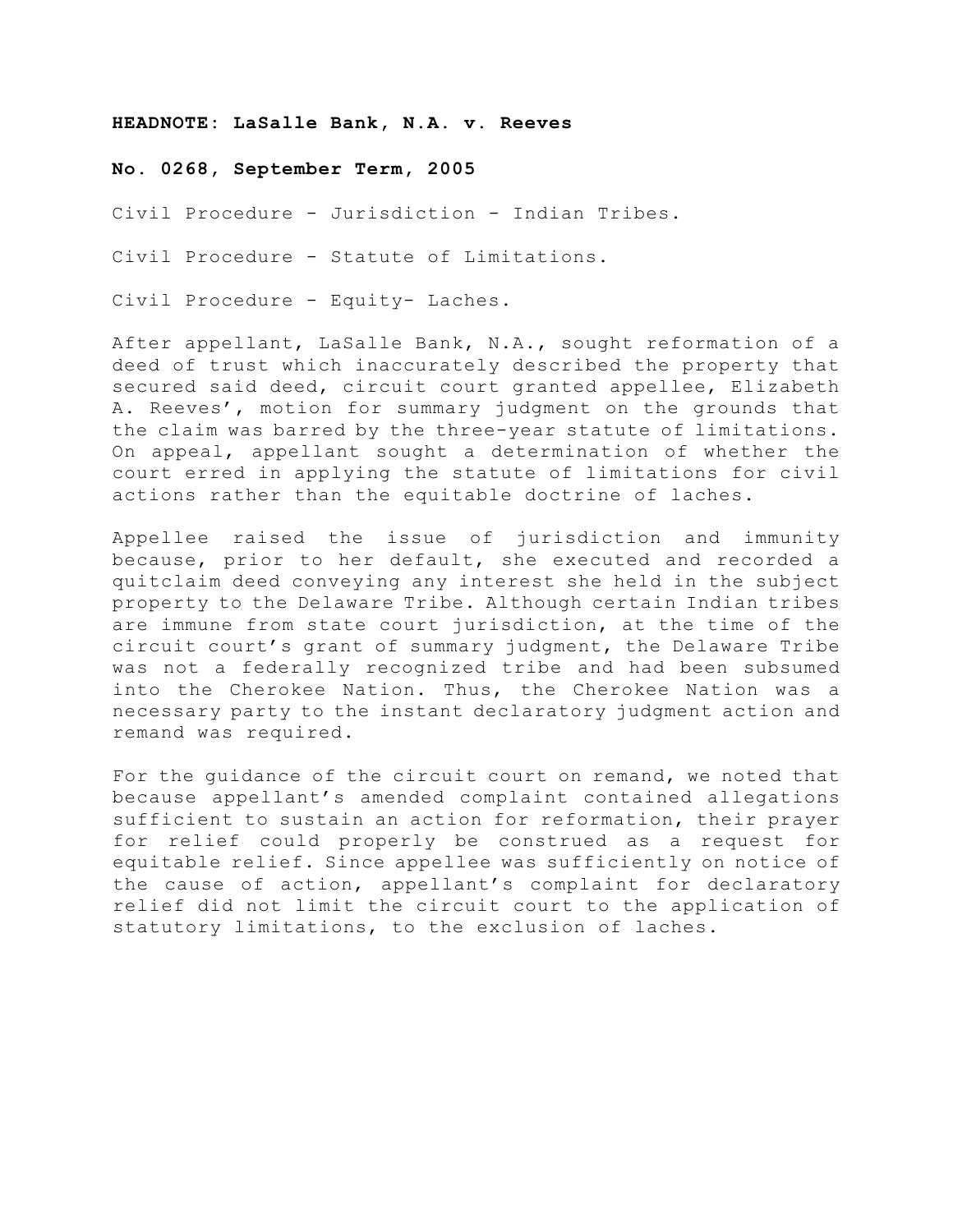# **REPORTED**

IN THE COURT OF SPECIAL APPEALS OF MARYLAND

No. 0268

September Term, 2005

LASALLE BANK, N.A.

v.

ELIZABETH A. REEVES, et al

Eyler, Deborah S. Sharer, Meredith,

j.

J.

J.

JJ.

Opinion by Sharer, J.

Filed: March 2, 2007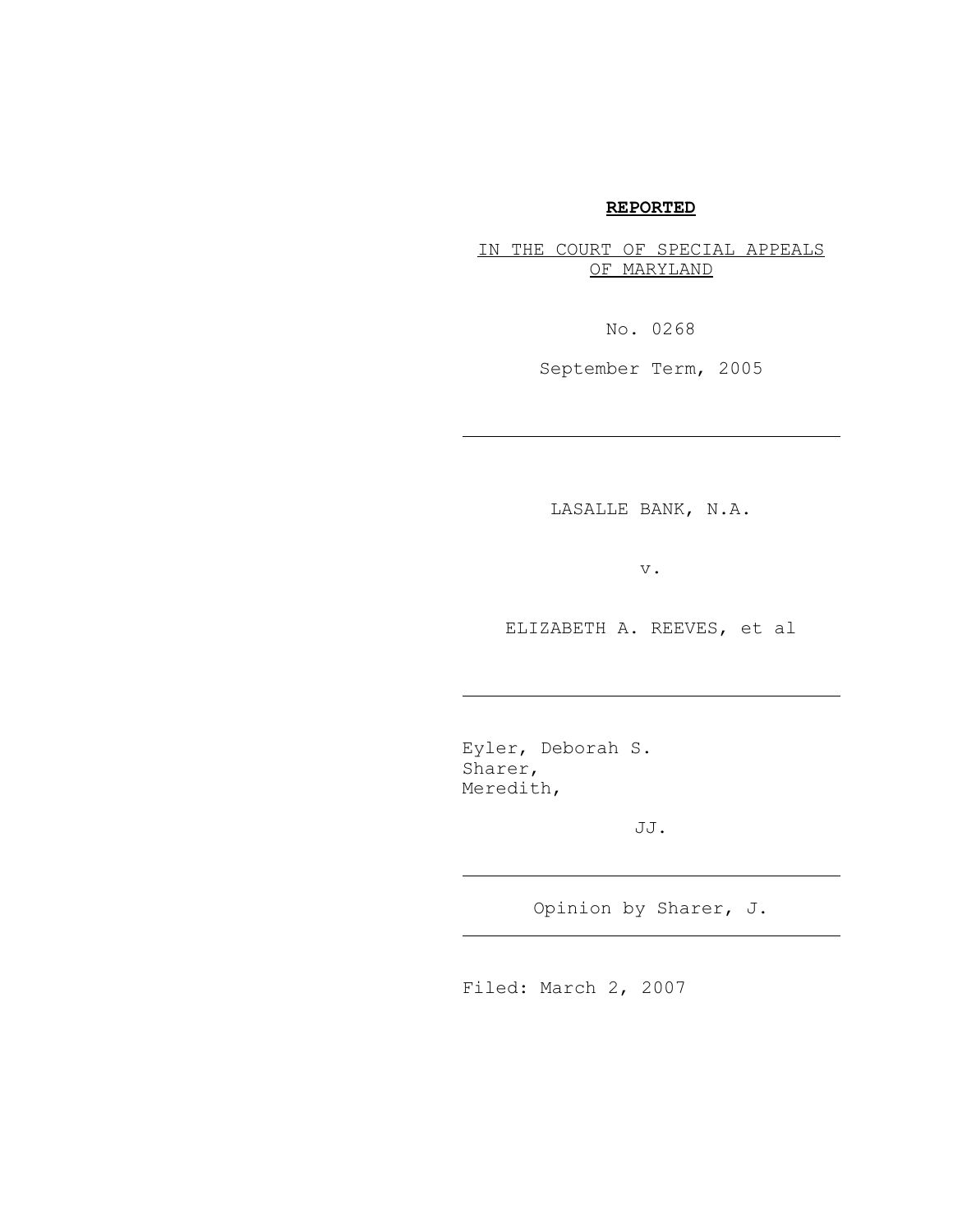In the Circuit Court for St. Mary's County, appellant, LaSalle Bank, NA, filed an amended complaint for declaratory relief seeking reformation of a deed of trust which, appellant asserted, inaccurately described the property that secured the deed of trust. Named as defendants below were appellees, Elizabeth A. Reeves and the Delaware Tribe of Western Oklahoma.<sup>1</sup>

On grounds that the statute of limitations barred appellant's claim, the circuit court granted appellees' motion to dismiss.<sup>2</sup> In this timely appeal, appellant raises two issues which, as rephrased, are: $3^3$ 

- 1. Whether the circuit court erred in ruling that appellant's claim was barred by the three-year statute of limitations set forth in Md. Code Ann., Cts. and Jud. Proc. § 5-101.
- 2. Whether the circuit court erred in

<sup>3</sup> In its brief, appellant asks:

I. Did the Circuit Court err in ruling that LaSalle's claim was barred by the 3 year statute of limitations set forth in Md. Cts. & Jud. Proc. Code Ann.  $$5-101?$ 

 $1$  The record reveals that the Delaware Tribe has never participated in this action. On June 29, 2004, the circuit court entered a judgment of default against the Delaware Tribe. But, see our discussion, *infra,* relating to jurisdiction and necessary parties. The presiding judge made it clear that Reeves was not to purport to represent the interests of the Tribe because, although licensed to practice in Pennsylvania, she is not a member of the Bar of Maryland. On November 15, 2005, this Court denied a motion by Reeves to appear for the Tribe *pro hac vice* .

The Delaware Tribe also discharged Reeves as its counsel on January 6, 2006. *See* Delaware Nation Resolution #06-022. At oral argument, Reeves conceded that she had been "fired" by the Tribe.

 $2$  As we shall note, appellee also moved for summary judgment. The adequacy of that motion was never addressed by the circuit court.

II. Did the Circuit Court err in applying the statute of limitations for civil actions rather than applying the equitable doctrine of laches?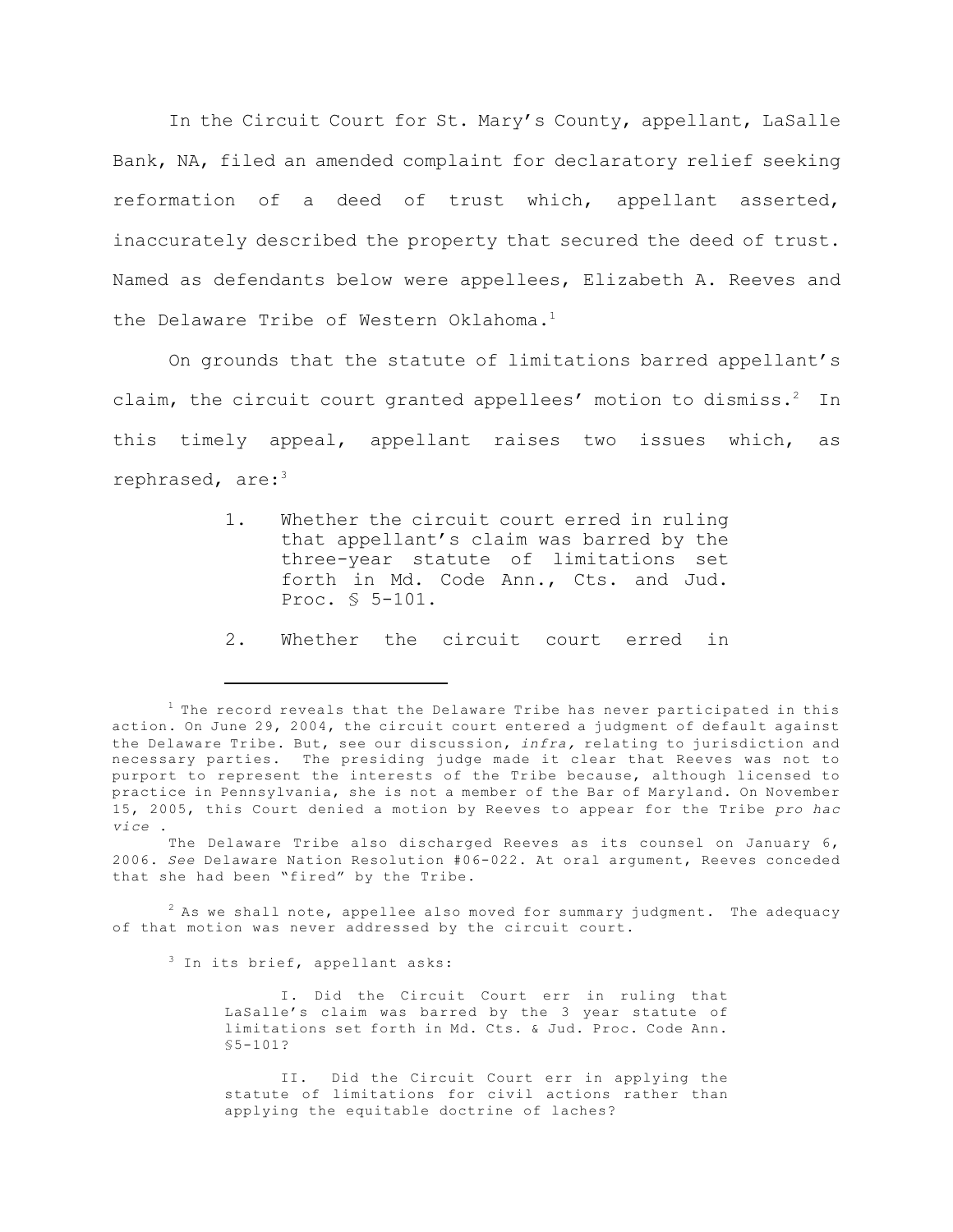applying the statute of limitations for civil actions rather than applying the equitable doctrine of laches.

Appellees have raised an issue of jurisdiction and immunity:

The tribal owner is entitled to its defense of immunity and the case must be dismissed.

For the reasons that follow, we shall reverse the judgment of the circuit court as it relates to the limitations/laches issue. Finding the want of a necessary party, we shall remand to the circuit court for further proceedings.

### **FACTUAL and PROCEDURAL BACKGROUND**

In our recital of the facts, we shall eliminate the somewhat serpentine series of transactions that ultimately gave rise to this litigation, and focus on the present parties.

Reeves owned an improved lot, consisting of three acres more or less, in Chaptico, St. Mary's County ("the Property"). In 1998, Reeves negotiated a loan, secured by a deed of trust on the Property. In 2000, Reeves applied to refinance the loan, to be secured by another deed of trust on the Property in the same amount. On February 24, 2000, a deed of trust was executed for the benefit of LaSalle's predecessor in interest, Residential Lending Corporation. The legal description set out in the deed of trust, however, was incorrect. In fact, the description defined a parcel consisting not of 3 acres, but of only 1.411 acres. The smaller parcel described, however, was within the larger parcel. On March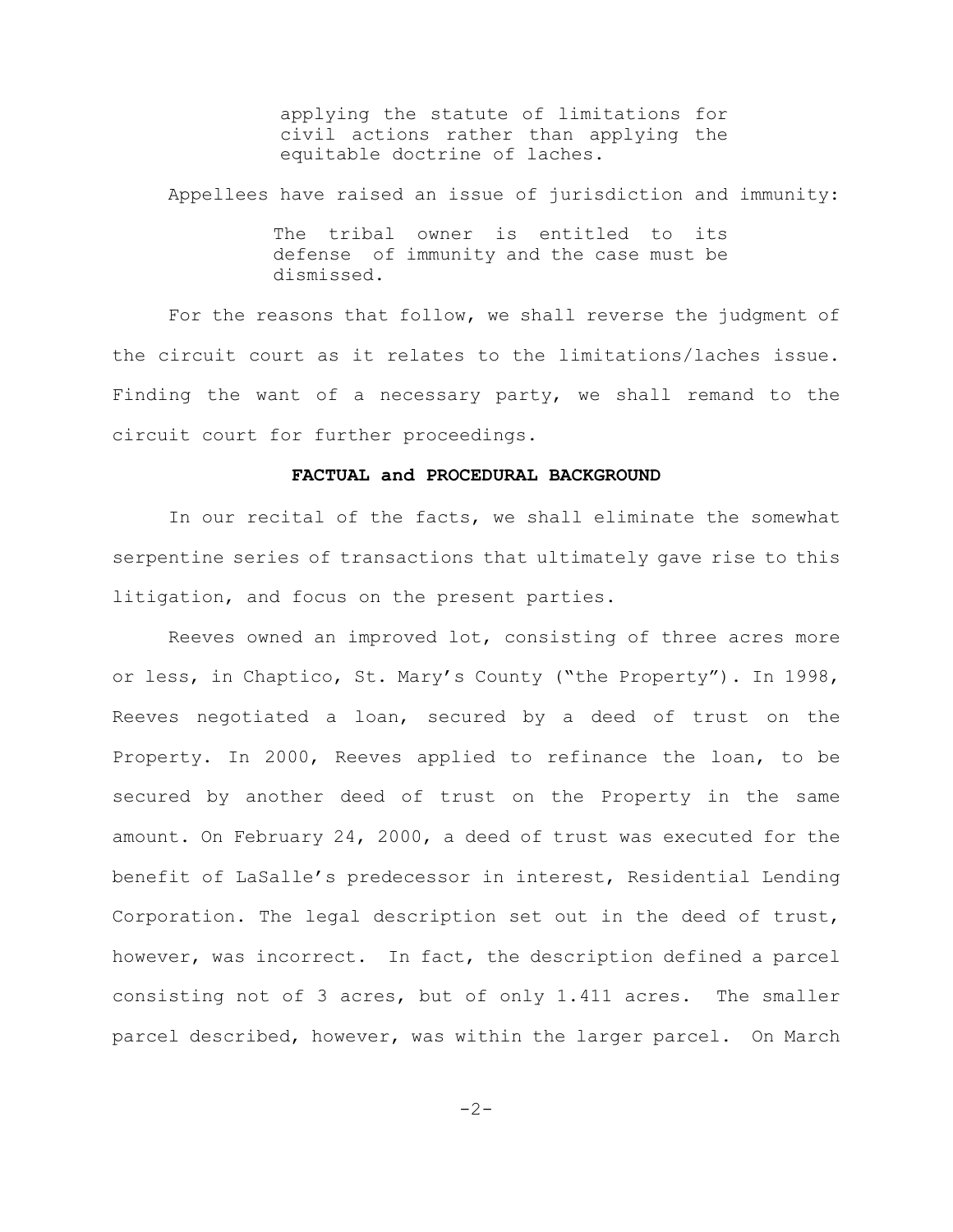6, 2000, the refinanced loan, and all relevant documents, including the deed of trust, were assigned to LaSalle.

On April 23, 2002, for reasons not entirely clear from the record, Reeves executed a quitclaim deed, recorded among the land records of St. Mary's County, conveying any interest she held in the Property to the Delaware Tribe. Reeves defaulted in June 2002, and LaSalle instituted foreclosure proceedings. LaSalle "bought in" the Property at the foreclosure sale. In preparation for resale of the foreclosed Property, LaSalle discovered the mistake in the description in the deed of trust. In its amended complaint, filed on December 7, 2004, appellant asked the circuit court to reform the deed of trust by substituting a correct description of the Property secured, encompassing the entire three acres as intended by the parties, and to impute the corrected description to the Property actually sold at the foreclosure sale. Appellees responded with a motion to dismiss.

The circuit court held hearings on February 16, 2005, and March 2, 2005. On March 2, the court granted Reeves's motion to dismiss, ruling that the claim was barred by the three-year statute of limitations.

### **The Circuit Court's Ruling**

The circuit court set forth its analysis in an oral opinion as follows:

> Here, as I understand it, are the facts that are relevant to my ruling. I have been

> > $-3-$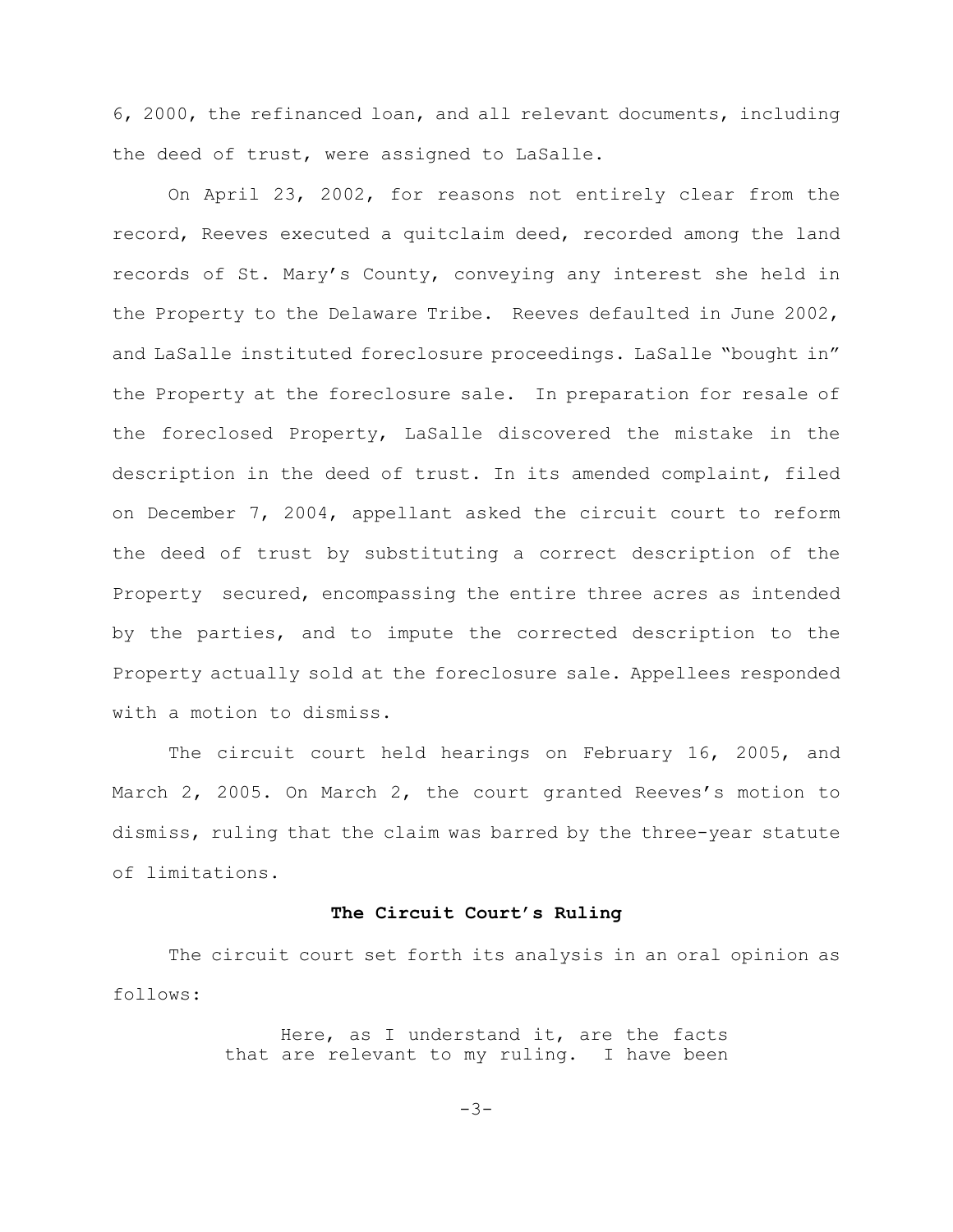asked to reform a deed of trust signed on February 24, 2000, ... [The] Deed of trust was signed by Ms. Reeves, deeding to Schedule A Trustee, ... for [the] benefit of Superior Bank to collateralize a loan of some \$300,000. The deed of trust before the Court, and filed in the land records of Saint Mary's County, deeded 1.41 acres as the ... security for the loan. On July 21, 200[0] ... Ms. Reeves filed a voluntary petition ... in bankruptcy. Superior Bank, the predecessor to [appellant], moved ... for relief from ... the bankruptcy stay, the property known as lot five and seven as shown on a plat entitled White Plains Farm, which we all agree is the property in issue here, [and] also property shown as lots one, two and eight, White Plains Farm. In any event, no matter how described by the bankruptcy court, we all agree it is the property in issue here.

[] On February 5, 2001, a consent order granting relief from the stay as to 24889 Lucie Beall Lane ... was ... granted, [to] the plaintiff, Superior Bank, ... lifting the stay on that property, and they proceeded to foreclosure. ... [O]n November 10th, the year 2003, the [appellant] being the successor in interest to Superior Bank, to this deed of trust, and to the loan, filed in this Court a motion for declaratory relief, a complaint for declaratory relief, asking that this Court declare that the deed of trust, ... be reformed because of a mutual mistake. And the summary judgment asked that the Court suggests to the Court that there is no disagreement as to the facts in this case[.] [Reeves] filed a motion,...to dismiss as being beyond the time period provided in the statute of limitations[.] The problem is, the statute she cited was for the civil actions, absent specialities, and that is the three year statute that controls civil actions. If this case is such a civil action as the statute of limitations refers to, then the timing herein makes her correct and this matter must stand dismissed. And I thought that was going to be rather easy until I did some research,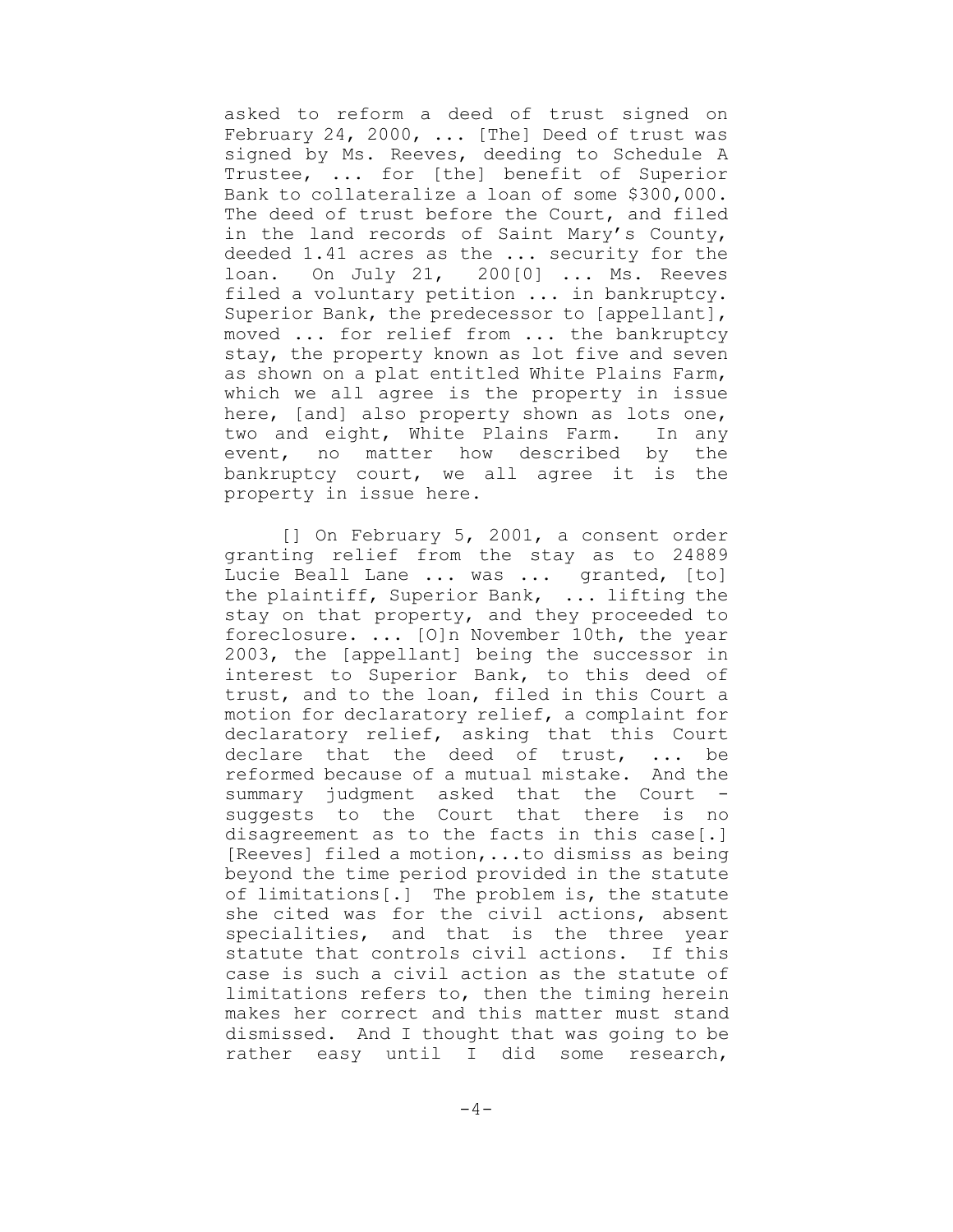realizing that this is an equitable action. Then the question is, does the doctrine of laches control?

Laches is a - doctrine that denies to parties the use of the Court if they sleep on their rights. And by doing so, there would be some injury to the other party. So issues I have to decide are essentially, one is the civil, the statute of limitations for civil filing controlling. If that is not controlling, what is the term of laches that would be reasonable in this case, or does laches even apply to this case, and then is reformation in order?

\* \* \*

If when the courts, when equitable actions were abolished in [19]84 by being merged into law actions, bring us pretty much in line with then the federal system, procedure. They did not abolish the equitable principles and doctrines. However, the statute of limitations, there was no curing statute for the doctrine of laches, and though I think [counsel for appellant] is correct, that if latches [sic] were [sic] the controlling doctrine, I don't think laches would apply in this case, I don't think [the time] would have run because I do not find there to be any injury whatsoever to the [appellees] in this case. The [appellees] would really be put in the position they intended to be in the first place.

\* \* \*

So I find that the doctrine of laches, if it were applicable to this case, laches would not have yet run because there is no harm done to the defendant. However, I find the doctrine of latches [sic] does not control. I find that the civil - the statute of limitations as to the civil actions ... does control[.] And, therefore, this case was filed beyond that statute, and for that reason, will have to be dismissed. However, I make a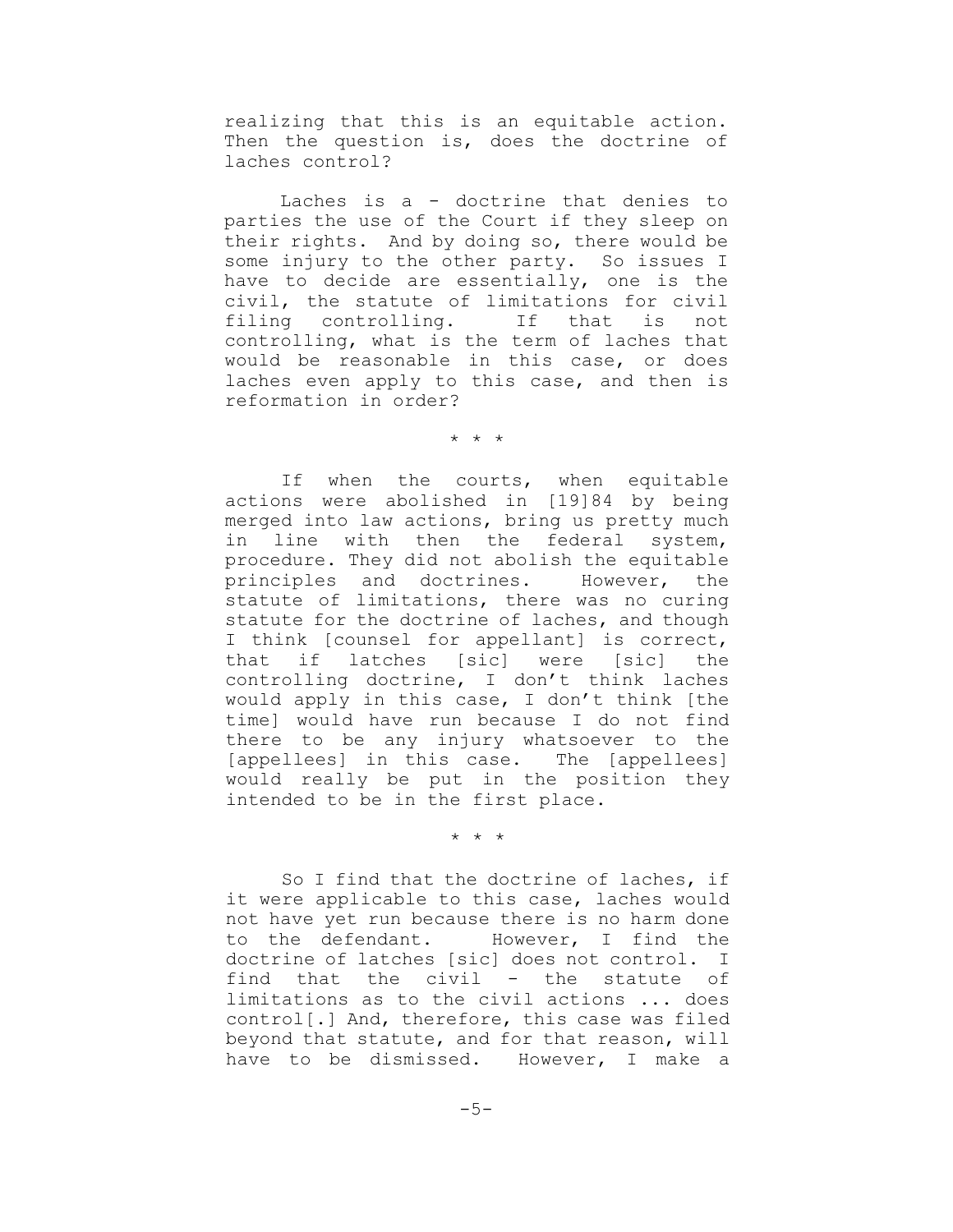further finding to make it a little bit simpler on whoever may be reviewing this, in that statute, as I have ruled it does, does not apply to this case. And if I, as I have ruled that laches would not have run, reasonably run at this point because there is no harm to the [appellee] then I would have been compelled by the facts before me to grant [appellant's motion for] summary judgment because it is clearly set out in sworn testimony of the [appellee] that she intended the very relief, she intended the very facts to exist that the relief seeks to accomplish. In plain English, she says in her deposition she meant to deed the 3 acres that she put the yellow line around. She says that under oath. Actually, I shouldn't be taking testimony today but I allowed her to get on the - I ordered her to get on the witness stand to testify, but the bottom line is I think that has to be dismissed because I believe the statute of limitations controls.

#### **PROCEDURAL HISTORY**

We shall refrain from confusing the reader with a detailed recital of the myriad motions, responses, and other pleadings filed in the circuit court, many of which, facially, appear to approach being frivolous. It is sufficient for the purpose of this opinion to note that appellant filed a complaint, and later an amended complaint, for declaratory relief, seeking, in essence, reformation of the erroneously drawn deed of trust. After a good deal of paper skirmishing, the matter came on for hearing in the circuit court on appellant's amended complaint for declaratory judgment and Reeves's motion to dismiss.

The hearing below proceeded with the argument of counsel, at least to the point at which the court invited Reeves to become a

-6-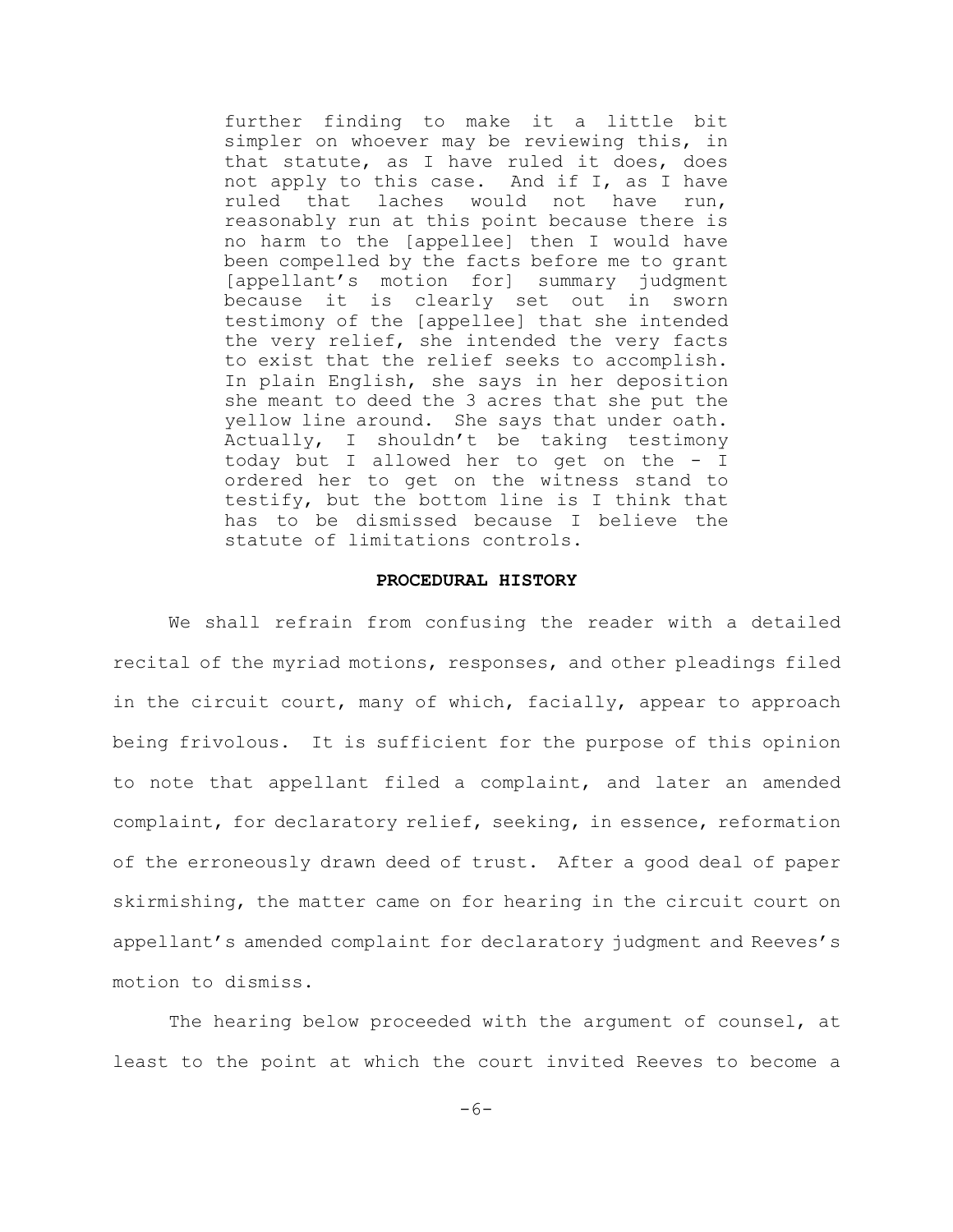witness. That, in our view, amounted to consideration by the court of matters outside the pleadings and served to convert the motion to dismiss to a motion for summary judgment. *See* Md. Rule 2- 322(c); *Vogel v. Touhey*, 151 Md. App. 682, 703-04 (2003). Hence, we shall review the circuit court's findings and judgment under the standard prescribed for summary judgment proceedings.<sup>4</sup>

## **STANDARD of REVIEW**

In reviewing a grant of summary judgment, we are concerned with whether a dispute of material fact exists. *Hartford Ins. Co. v. Manor Inn of Bethesda, Inc.*, 335 Md. 125, 144 (1994). "A material fact is a fact the resolution of which will somehow affect the outcome of the case." *King v. Bankerd*, 303 Md. 98, 111 (1985)

<sup>&</sup>lt;sup>4</sup> Had we conducted our review under the motion to dismiss standard, the result would be the same. "The court must accept as true all well-pleaded material facts in the complaint, as well as any reasonable inferences that may be drawn therefrom. Any ambiguity in the allegations bearing on whether the complaint states a cause of action must be construed against the pleader."; *see also Morris v. Osmose Wood Preserving, et al.*, 99 Md. App. 646, 653 (1994)("[i]f facts are alleged that, if proved, would entitle plaintiffs to relief, then the motion to dismiss was improperly granted.") (citing *Stone v. Chicago Title Ins. Co.*, 330 Md. 329 (1993)).

As set forth in *Rivera v. Prince George's County Health Dep't*, 102 Md. App. 456, 472 (1994), the appropriate standard of review of the circuit court's grant of the motion to dismiss is:

A motion to dismiss lies where there is no justiciable controversy. "The appropriate standard of review of the grant or denial of a motion to dismiss is whether the well-pleaded allegations of fact contained in the complaint, taken as true, reveal any set of facts that would support the claim made." Moreover, "[i]f any material facts alleged in [the] complaint tend to support her right to recover, the order to dismiss must be reversed; we limit our consideration ... to allegations of fact and the inferences deducible therefrom, and not 'merely conclusory charges.'"

<sup>(</sup>Citations omitted); *see also Tavakoli-Nouri v. State*, 139 Md. App. 716, 725 (2001).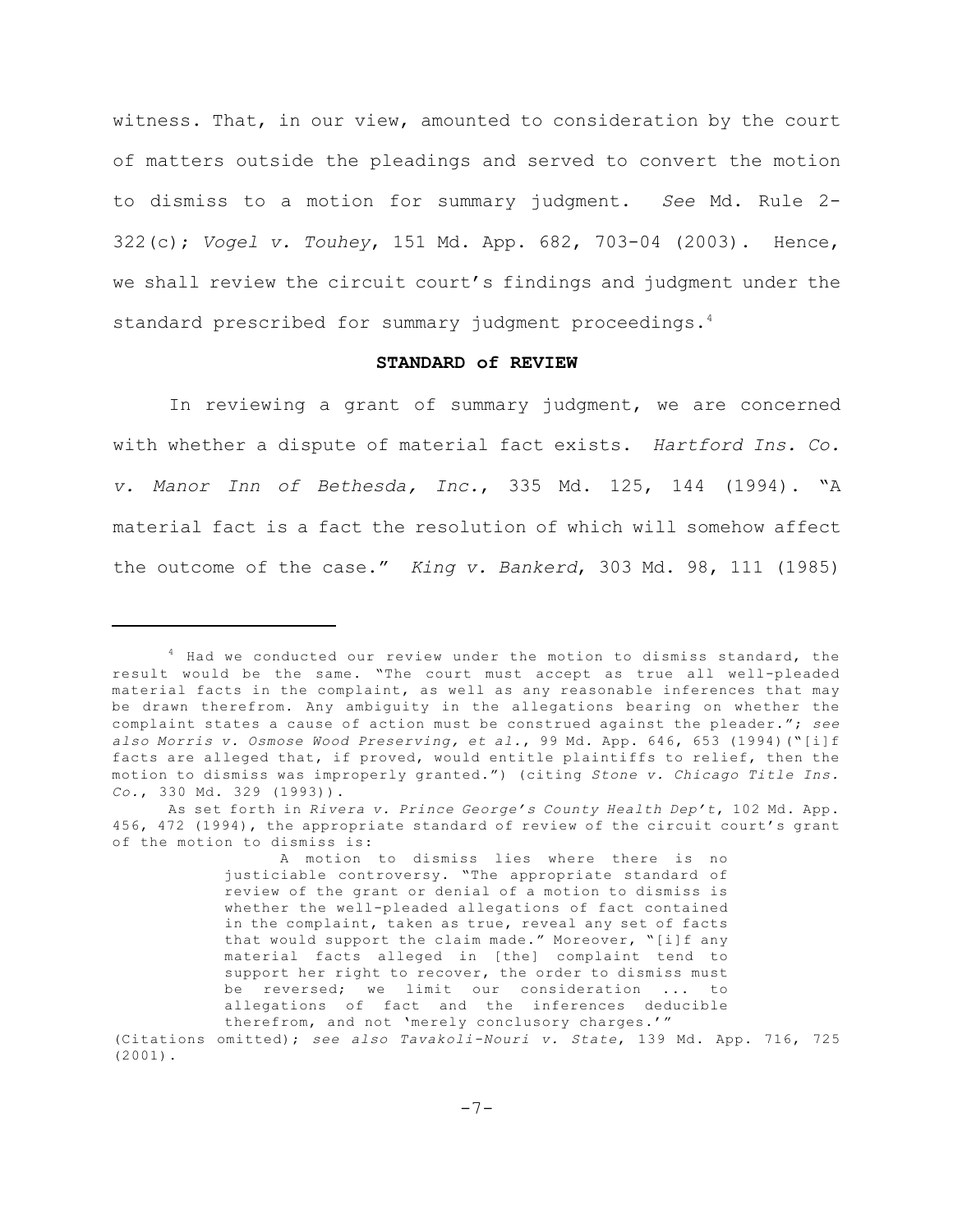(citing *Lynx, Inc. v. Ordnance Prods., Inc.*, 273 Md. 1, 8 (1974)). "[A] dispute as to facts relating to grounds upon which the decision is not rested is not a dispute with respect to material fact and such dispute does not prevent the entry of summary judgment." *Salisbury Beauty Schs. v. State Bd. of Cosmetologists,* 268 Md. 32, 40 (1973). In the instant case, the parties concede the lack of dispute of a material fact. In fact, both parties moved for summary judgment.

The Court of Appeals also has stated that "the standard of review for a grant of summary judgment is whether the trial court was legally correct." *Goodrich v. Sinai Hosp. of Baltimore, Inc.*, 343 Md. 185, 204 (1996). The trial court, in accordance with Md. Rule  $2-501(e)$ , shall grant a motion for summary judgment "if the motion and response show that there is no genuine dispute as to any material fact and that [the moving party] is entitled to judgment as a matter of law." The purpose of the summary judgment procedure is not to try the case or to decide the factual disputes, but to decide whether there is an issue of fact which is sufficiently material to be tried. See *id.* at 205-06; *Coffey v. Derby Steel Co.*, 291 Md. 241, 247 (1981); *Berkey v. Delia*, 287 Md. 302, 304 (1980). Thus, once the moving party has provided the court with sufficient grounds for summary judgment, the non-moving party must produce sufficient evidence to the trial court that a genuine dispute to a material fact exists. *See, e.g., Hoffman Chevrolet,*

-8-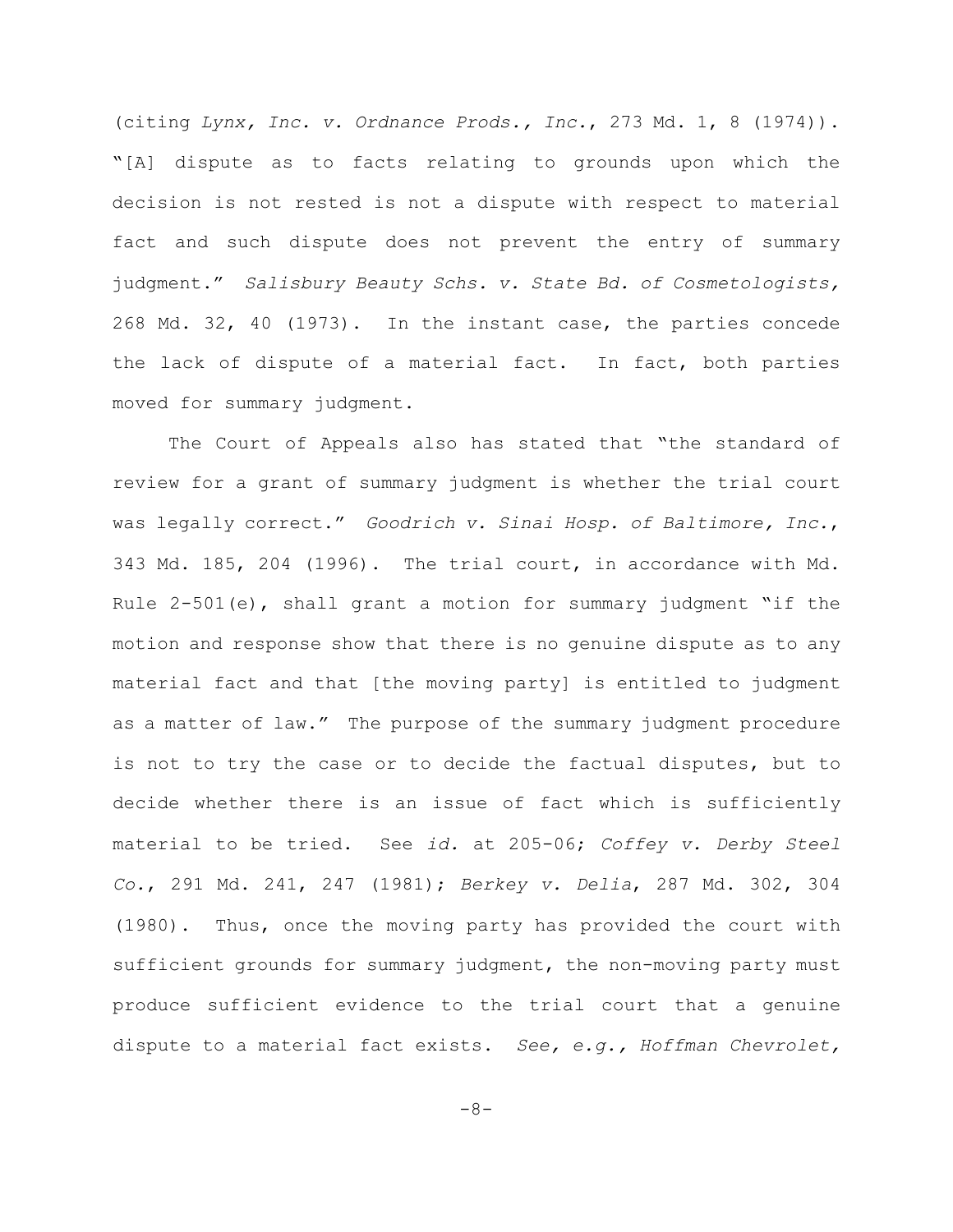*Inc. v. Washington County Nat'l Sav. Bank*, 297 Md. 691, 712 (1983). This requires "produc[ing] facts under oath, based on personal knowledge of the affiant to defeat the motion. Bald, unsupported statements or conclusions of law are insufficient." *Id.* With these considerations in mind, we turn to the case *sub judice.*

#### **TRIBAL IMMUNITY/JURISDICTION**

Before discussing the substantive question of whether the circuit court erred in applying the statute of limitations, rather than laches, to appellant's claim, we shall address the threshold issue of the potential immunity of the Delaware Tribe from state court action, and the resulting questions of jurisdiction and necessary parties.<sup>5</sup> *See Mahan v. Mahan*, 320 Md. 262, 273 (1990)("Failure to join a necessary party constitutes a defect in the proceedings that cannot be waived by the parties, and may be raised at any time, including for the first time on appeal."); *see also* Md. Rule 2-324.

Reeves argues to this Court that "the [circuit court] could not escape impacting the land rights of the Delaware Nation as well as their tribal immunity in this suit and therefore trigger federal question jurisdiction." Reeves further argues that the Delaware Tribe was a necessary party to this litigation, given the existence

 $5$  Md. Code Ann., Cts & Jud Proc. (C.J.)  $$3-405(a)(1)$  (2006 Repl. Vol.) states: If declaratory relief is sought, a person who has or claims any interest which would be affected by the declaration, shall be made a party.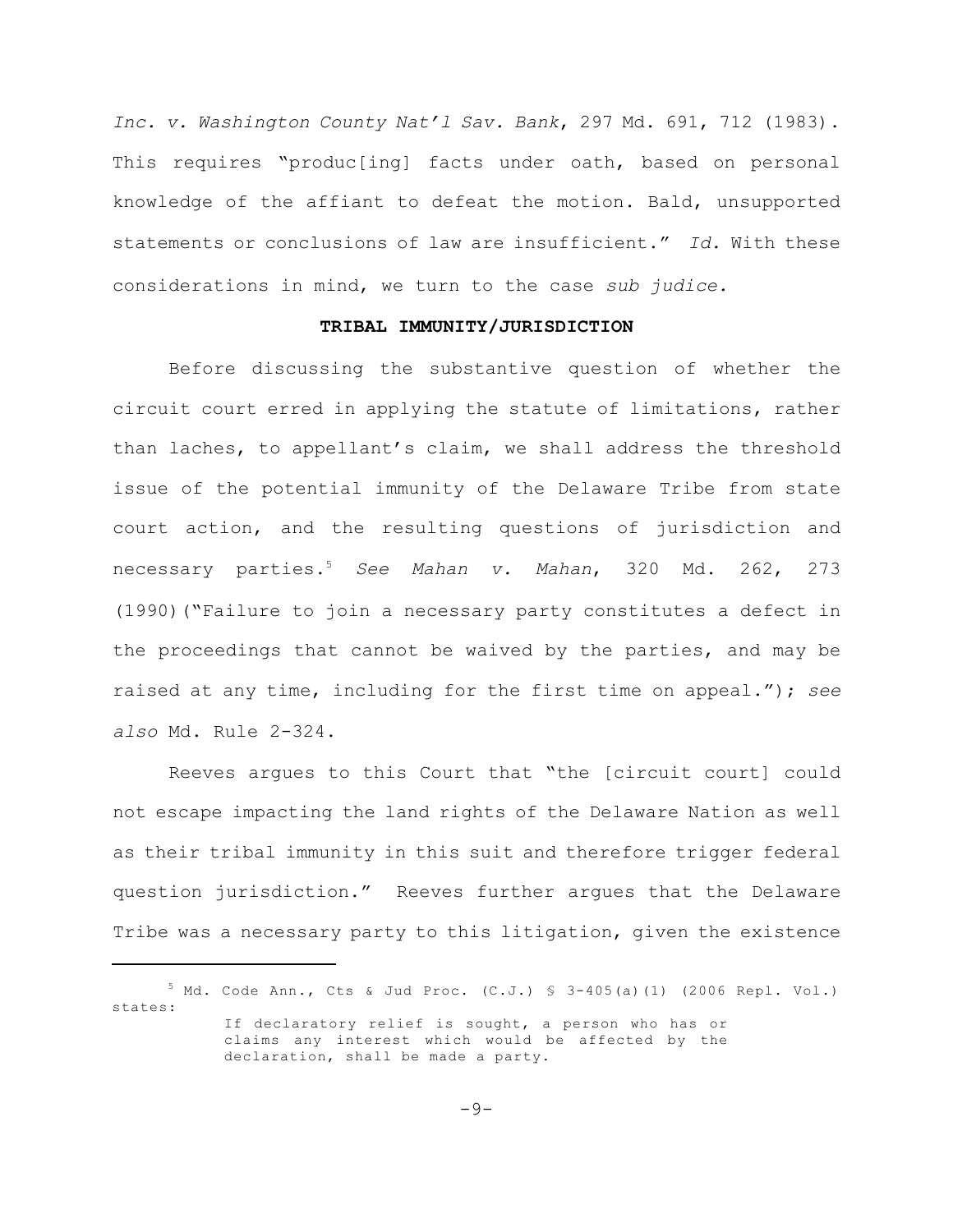of the quitclaim deed, and that, in view of the United States Supreme Court's decisions in the area of tribal immunity from suit in state courts, the circuit court incorrectly entertained arguments in this case which could affect the rights of the tribe. *See Kiowa Tribe of Okla. v. Mfg. Techs., Inc.*, 523 U.S. 751, 760 (1998).

As we have noted, certain Indian tribes are immune from the jurisdiction of the state courts. *See Wolfchild v. United States*, 72 Fed.Cl. 511, 536 (2006). Immunity is afforded only those tribes that are included on a roster ("the List") that is created pursuant to the Federally Recognized Indian Tribe List Act of 1994, 25 U.S.C, §§ 479a *et seq.* ("the Act"). The List is maintained by the Department of the Interior ("DOI") and the DOI is granted jurisdiction to add to, or delete from, the list particular tribes or nations, in compliance with the procedures established by the federal Administrative Procedure Act ("the APA"), and properly published.

The status of the Delaware Tribe was uncertain until it was added to the List by the DOI in September 1996. "[T]he Delaware Tribe of Indians is a tribal entity recognized and eligible for funding and services from the Bureau of Indian Affairs by virtue of its status as an Indian Tribe." 61 Fed.Reg. 50, 863 (Sept. 27, 1996). Soon thereafter, however, the Cherokee Nation filed suit against the DOI, asserting that the agency violated provisions of

 $-10-$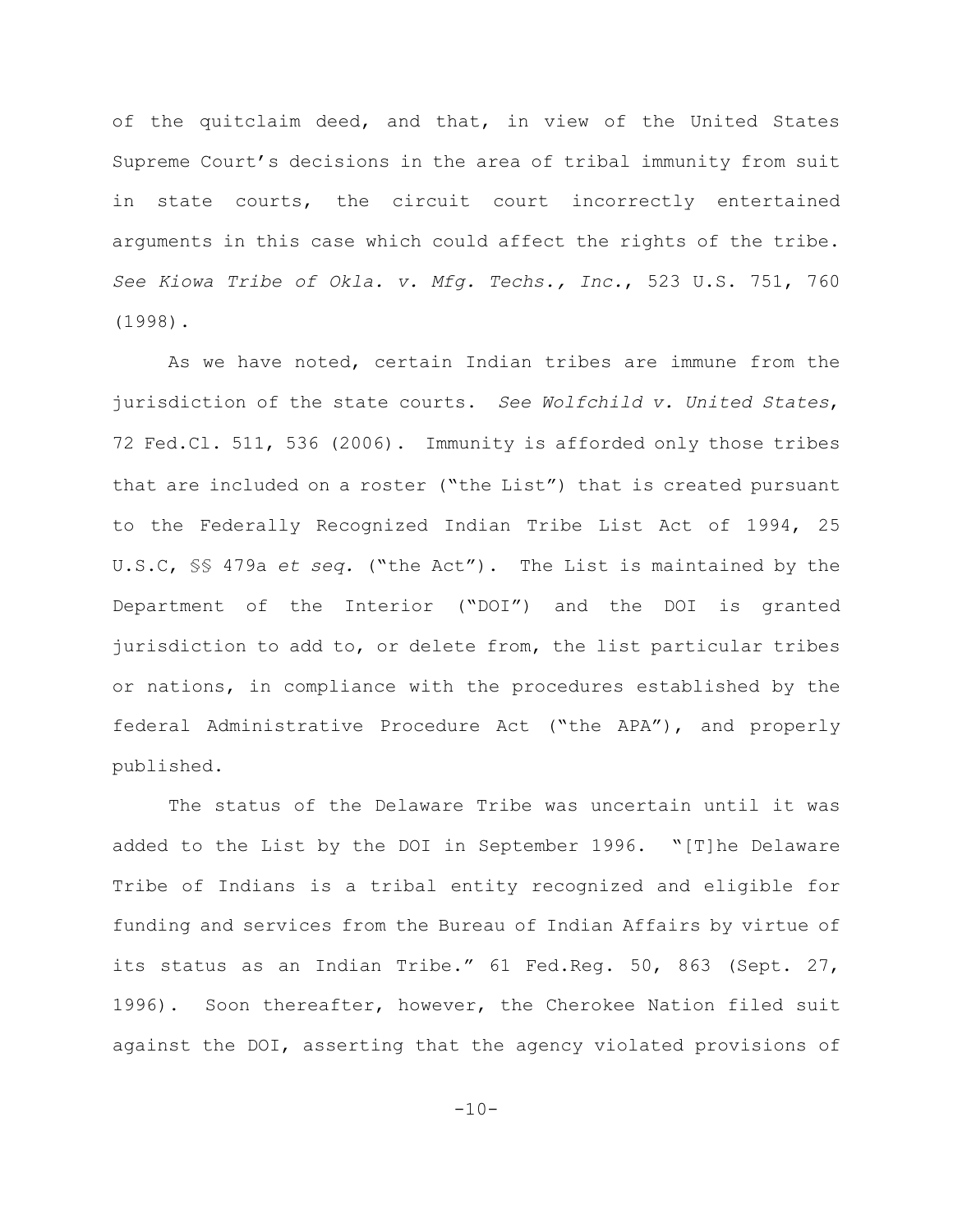the APA by extending recognition to the Delawares. *See Cherokee Nation of Okla. v. Babbitt,* 944 F.Supp. 974 (D.D.C. 1996). Following a ruling on procedural grounds, the litigation was transferred to the District Court for the Northern District of Oklahoma.

On appeal, the U.S. Court of Appeals for the Tenth Circuit conducted an extensive, and instructive, explication of the history of the affinity of the Delawares and the Cherokee Nation, based upon two memorialized events. The first was an 1866 treaty between the United States government and the Cherokee Nation; the second was an "Articles of Agreement" between the Cherokee Nation and the Delawares, executed on April 8, 1867, and properly ratified by President Andrew Johnson. The Articles of Agreement called for the consolidation of the Delawares within the Cherokee Nation. *Cherokee Nation of Okla. v. Norton,* 389 F.3d 1074, 1079-81 (10th Cir. 2005). The *Norton* Court, quoting from *Journeycake v. Cherokee Nation,* 155 U.S. 196, 210-11 (1894), noted that "the 'Delawares became incorporated into the Cherokee Nation, and are members and citizens thereof[.]'" *Norton, supra*, 389 F.3d at 1081.

The Tenth Circuit, applying the 1866 treaty, the 1867 agreement, and *Journeycake*, held that the DOI, in placing the Delawares on the Federally Recognized Indian Tribe List, had

-11-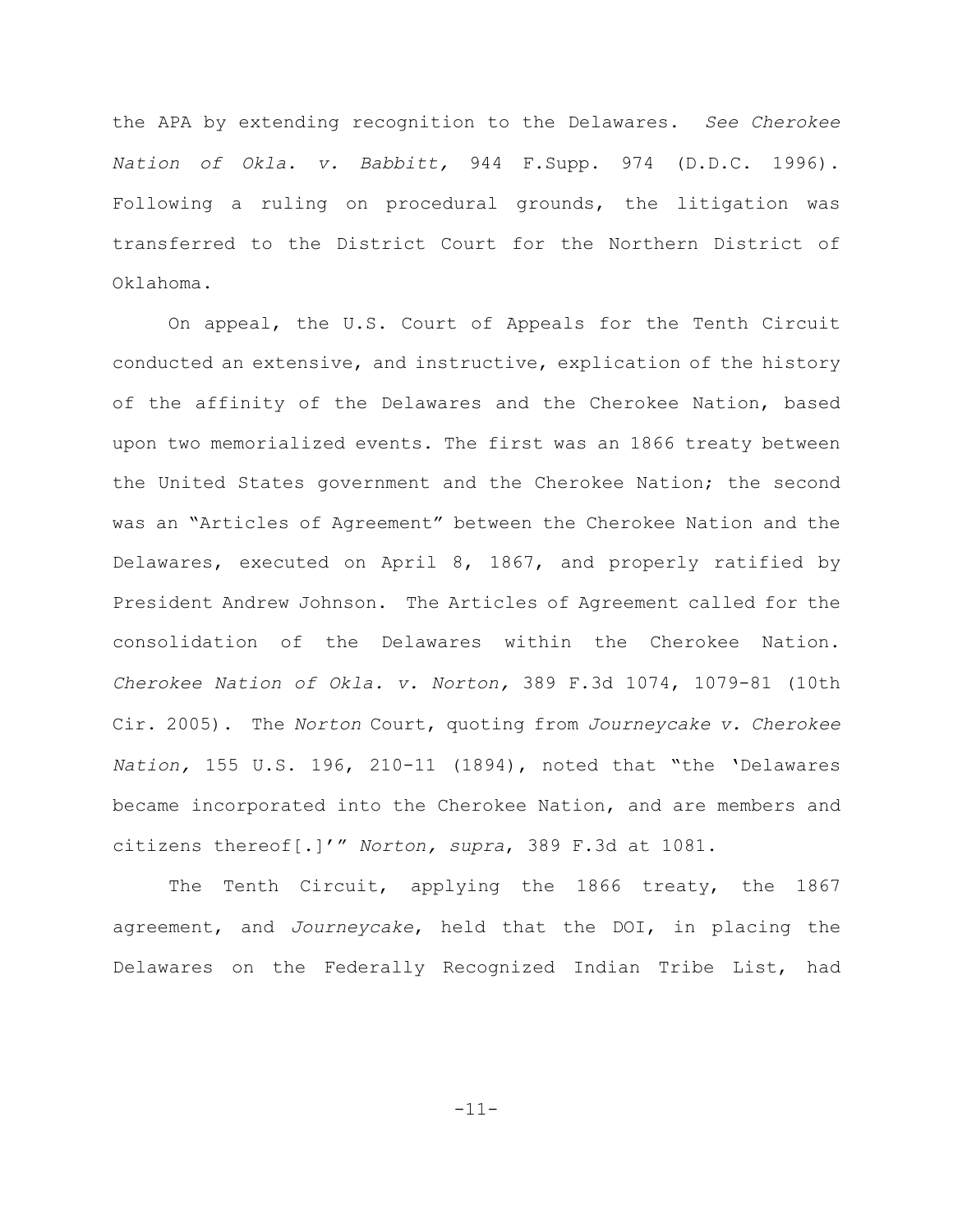violated the Tribe List Act, and ordered the listing voided.<sup>6</sup> *Id*. at 1087. In compliance with that decision, the DOI removed the Delaware Tribe from the List. 70 Fed. Reg. 226, 71194 (November 25, 2005). Therefore, at the time the Circuit Court for St. Mary's County dismissed appellant's complaint for declaratory judgment, the Delaware Tribe was no longer a recognized tribe and was, in the abstract, subject to the jurisdiction of the state court. However, because of the effect of *Norton, supra,* and the subsequent action of the DOI, the Delaware Tribe had been subsumed into the Cherokee Nation. Thus, in our view, the Cherokee Nation became a necessary party to the instant declaratory judgment action.

For that reason, we shall hold that there is the want of a necessary party, and remand to the circuit court for further appropriate proceedings, to include whether jurisdiction lies in the circuit court or in federal court.

## **LIMITATIONS OR LACHES?**<sup>7</sup>

## *The Merger of Law and Equity, the Doctrine of Laches, and Statutory Limitations*

Because resolution of appellant's issues requires analysis of interrelated concepts, we shall consider the issues as one, rather

 $6$  The Tenth Circuit opinion was filed on November 16, 2004, but was amended on denial of a motion for rehearing, on February 16, 2005. In the interim, appellant's amended complaint for declaratory relief was filed on December 7, 2004. The matter was heard in the circuit court on February 16, 2005, the day on which the judgment in *Norton* became final.

 $7$  Although not required for our disposition of this appeal, we shall discuss the substantive issues for guidance of the circuit court on remand, should those issues be reached.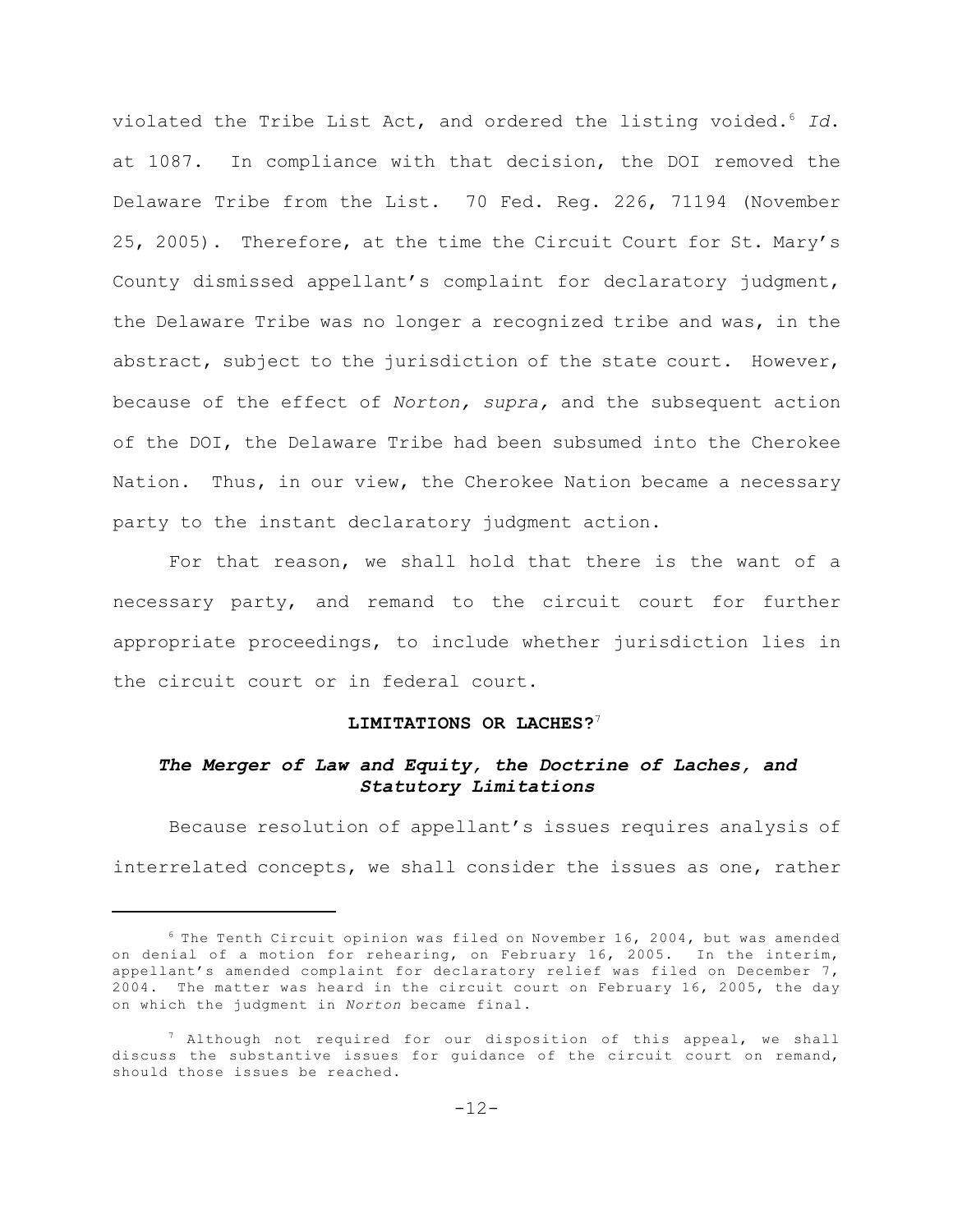than separately. In this appeal we are confronted by considerations of the merger of law and equity, as applied to a purely equitable proceeding, in the context of the doctrine of laches *vis a vis* the application of statutory limitations to actions at law. The circuit court, by granting Reeves's motion to dismiss, essentially ruled that, as a result of the merger, the doctrine of laches was inapplicable to appellant's claims as a matter of law. We believe that ruling to be erroneous.

"The merger of law and equity was accomplished in this State on July 1, 1984, as part of a comprehensive revision of the Maryland Rules of Procedure." *Higgins v. Barnes*, 310 Md. 532, 534 (1987); *see also* Md. Rule 2-301 ("There shall be one form of action known as 'civil action.'"). "The effect of this Rule is to eliminate distinctions between law and equity for purposes of pleadings, parties, court sittings, and dockets." Comm. note to Md. Rule 2-301. Further,

> The merger of law and equity that was carried out by the 1984 revision of the Maryland Rules of Procedure was not intended to abolish all differences between legal and equitable claims and the defenses to them, but only to abolish the pleading distinctions between law and equity and to assure that all claims and defenses are determined in one court. Thus, while the merger makes possible the joinder in a single action of claims previously cognizable only as separate actions at law or in equity, it does not avoid the occasional necessity of identifying the character and historical genesis of each claim for purposes of determining entitlement to a jury trial, the extent of jurisdiction, the application of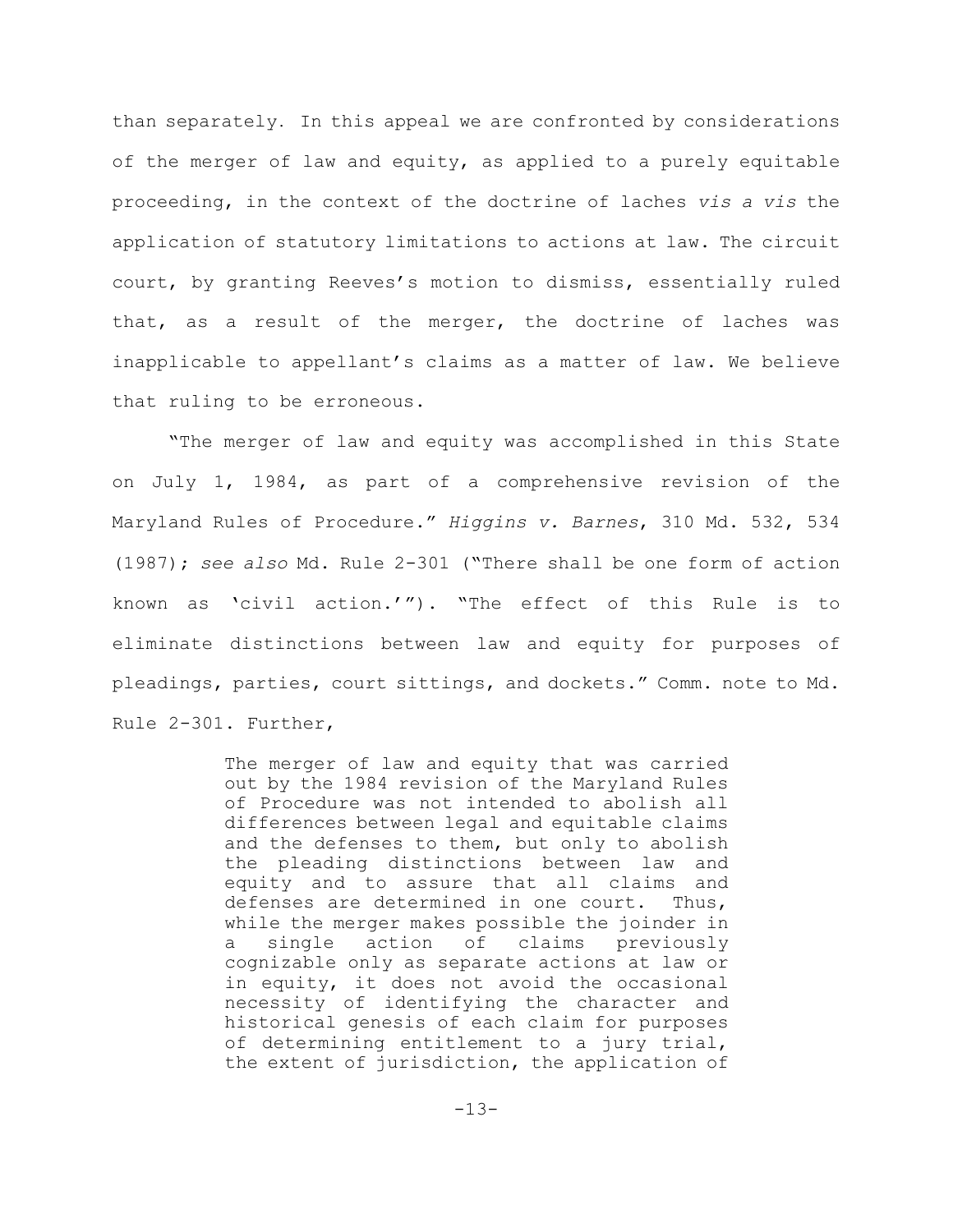particular principles, or the like.

9 Maryland Law Encyclopedia, Equity § 5 (2000) (citing, *inter alia*, *South Down Liquors, Inc. v. Hayes*, 80 Md. App. 464, 564 (1989), *aff'd on other grounds*, 323 Md. 4 (1991)).

As a starting point for our analysis, we quote Judge Battaglia's considerable discussion of the doctrine of laches in *Ross v. Board of Elections*, 387 Md. 649, 668-70 (2005):

> Laches "is a defense in equity against stale claims, and is based upon grounds of sound public policy by discouraging fusty demands for the peace of society." *Parker v. Board of Election Supervisors*, 230 Md. 126, 130 (1962). The doctrine of laches arose out of the equity courts of England and developed during a period in which equity courts were not subject to statutes of limitations passed by Parliament. Because stale demands, usually involving the loss of witnesses or records, offended the Chancellor's sense of fairness, courts of equity customarily refused to grant an equitable remedy in appropriate cases.

> > \* \* \*

In *Buxton v. Buxton*, 363 Md. 634 (2001), we recently had the opportunity to examine the elements of laches:

> [T]he word, itself, derives from the old French word for laxness or negligence .... The passage of time, alone, does not constitute laches but is simply 'one of many circumstances from which a determination of what constitutes an unreasonable and unjustifiable delay may be made.' In that regard, there is a relationship between laches and the statute of limitations, although the statute does not govern.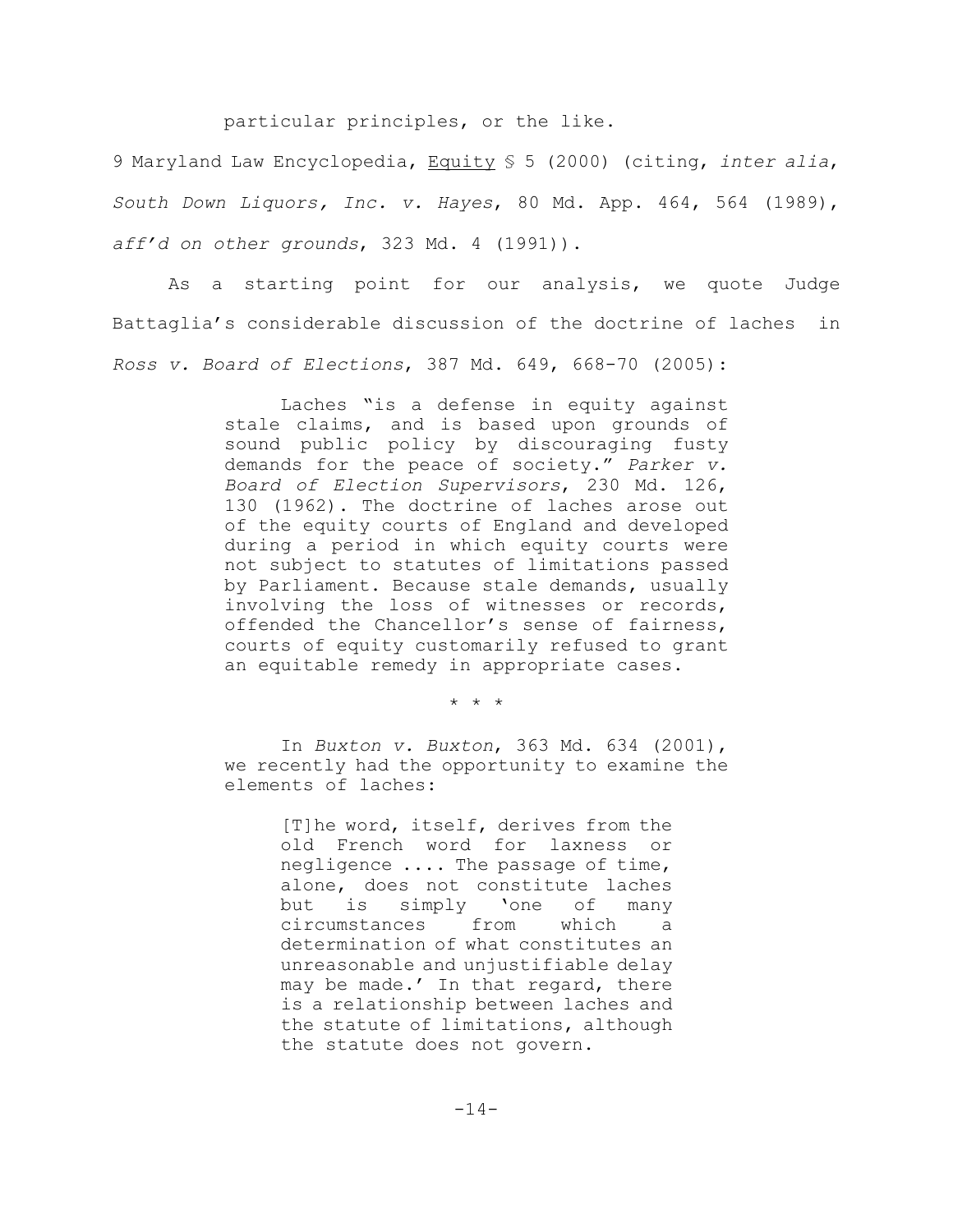We held that, '[i]n a purely equitable action, a lapse of time shorter than the period of limitations may be sufficient to invoke the doctrine; and, where the delay is of less duration than the statute of limitations, the defense of laches must include an unjustifiable delay and some amount of prejudice to the defendant.' 'What amounts to "prejudice," such as will bar the right to assert a claim after the passage of time, depends upon the facts and circumstances of each case, but it is generally held to be any thing that places him in a less favorable position.' *Id.* Finally ... we stated in *Parker* that 'since laches implies negligence in not asserting a right within a reasonable time after its discovery, a party must have had knowledge, or the means of knowledge, of the facts which created his cause of action in order for him to be guilty of laches.'

*Buxton*, 363 Md. at 645-46 (emphasis in original; citations omitted). Moreover, "even where such impermissible delay is present under the circumstances presented, if the delay has not prejudiced the party asserting the defense, it will not bar the equitable action." *Schaeffer v. Anne Arundel County*, 338 Md. 75, 83 (1995). Thus, for laches to bar [the] action there must be both an inexcusable delay and prejudice to Respondents.

We recognize, nevertheless, that generally courts sitting in equity will apply statutory time limitations. *Courts exercising equity jurisdiction, however, are not irrevocably bound to the statutory time limitations. See Stevens v. Bennett*, 234 Md. 348, 351 (1964) (stating, "even when the remedy for a claimed right is only in equity the period of limitations most nearly apposite at law will be invoked by an equity court,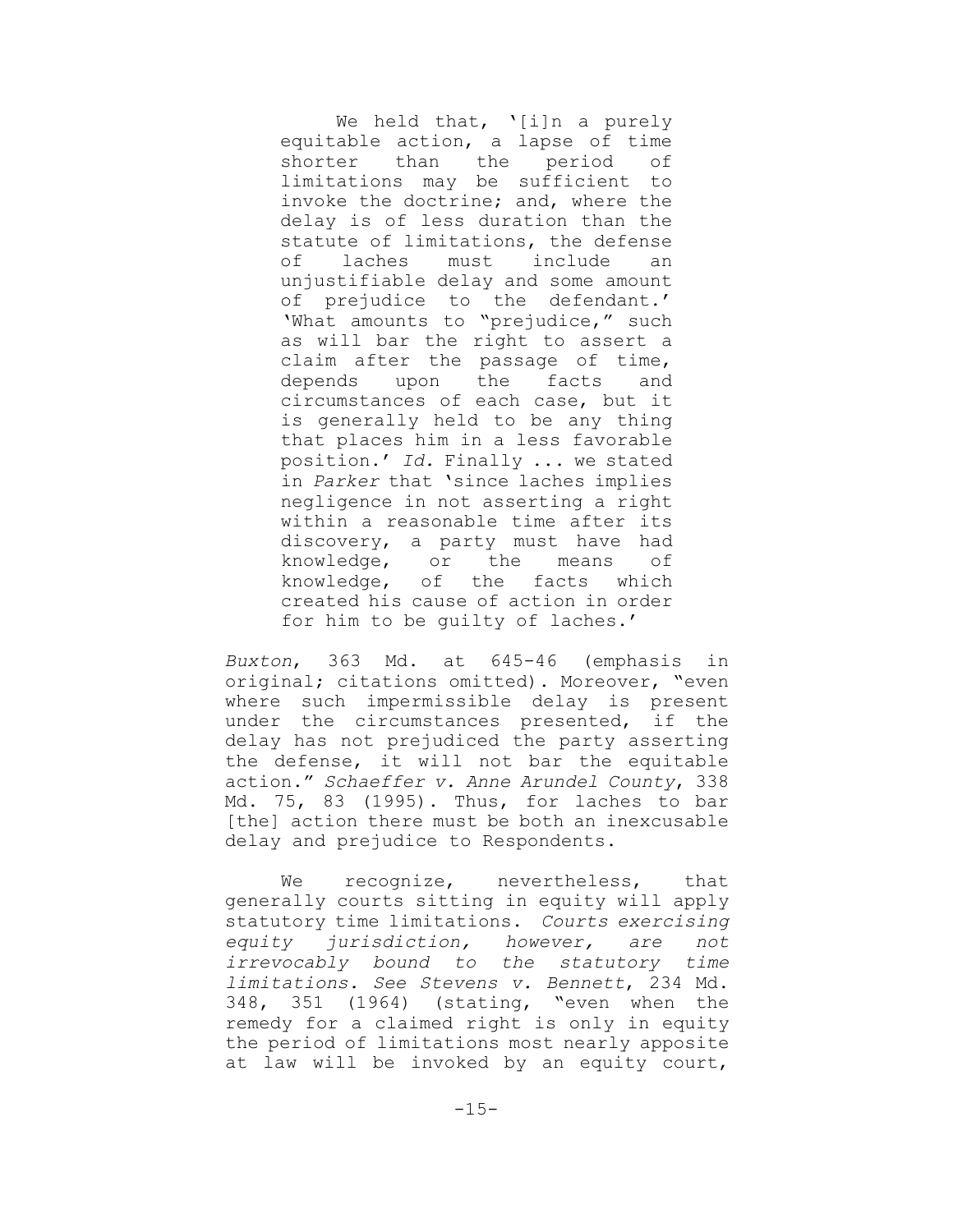provided there is not present a more compelling equitable reason- such as fraud or inequitable conduct which would cause injustice if the bar were interposed- why the action should not be barred"); *Parker*, 230 Md. at 130, (holding, "[i]n a purely equitable action, a lapse of time shorter than the period of limitations may be sufficient to invoke the doctrine; and, where the delay is of less duration than the statute of limitations, the defense of laches must include an unjustifiable delay and some amount of prejudice to the defendant"). *Thus, the courts are free, if the equities so require, to assess the facts of a purely equitable action independent of a statutory time limitation applicable at law.*

(Citations omitted.) (emphasis added).

*Ross* clearly supports the notion that, despite the merger of law and equity, the doctrine of laches is very much alive, and that statutes of limitations serve, generally, as a guideline to the application of laches, rather than as a complete abrogation of the doctrine. *See Payne v. Prince George's County Dep't of Soc. Servs.*, 67 Md. App. 327, 335 (1986)("an appropriate legal statute of limitations will be applied by analogy in equity [proceedings] ... [and] [t]he 'merger' of law and equity procedures achieved by Md. Rule 2-301 has not affected the viability or the applicability of this doctrine."); *see also Desser v. Woods*, 266 Md. 696, 704 (1972)("the equity courts will follow, by analogy, the period of limitations applicable to actions at law.").

The general rule of application by analogy is applied in cases

-16-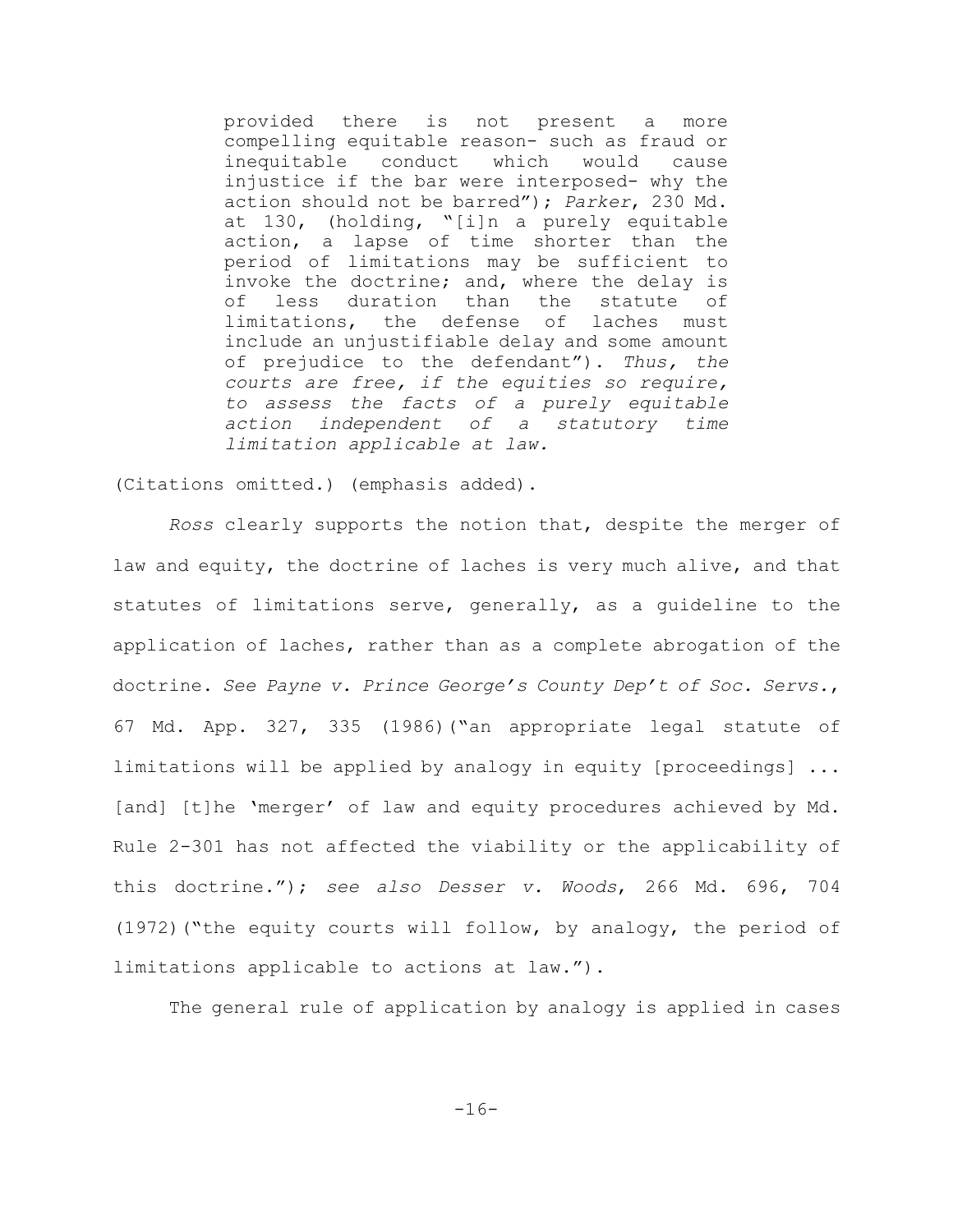where directly concurrent legal and equitable jurisdiction exists.<sup>8</sup> *See Schaeffer v. Anne Arundel County*, 338 Md. 75, 81 (1995) ("Choosing the applicable measure of impermissible delay for cases where an equitable remedy is sought is most straightforward in cases when there are concurrent legal and equitable remedies and the applicable statute of limitations for the legal remedy is equally applicable to the equitable one."); *see also Stevens v. Bennett*, 234 Md. 348, 351 (1963)("we think the appellant had a remedy at law analogous to and concurrent with the one he sought in equity, and it is clear that in such a case equity follows the law and applies the period of limitations which would operate in the analogous suit at law."). The rationale for the rule was discussed in *Grandberg v. Bernard*, 184 Md. 608, 611 (1945):

> [I]f the remedy sought in equity is analogous to a remedy cognizable at law, and the statute of limitations prescribes a time within which the legal action must be instituted, equity will follow the law and bar the action. If this were not so a litigant could circumvent the statute by by-passing the law courts and bring his case in equity.

In other cases, where no such direct analogue is present, statutory limits are used as a guide in applying the doctrine of

 $8$  We note also that laches "may be applied, in equity, to bar an action even though *less* time has elapsed than that required to invoke an applicable statute of limitations." *Payne*, *supra*, 67 Md. App. at 338 (emphasis added). But "[w]hen the time involved is less than the period of the statute of limitations involved, the equity courts will not sustain the defense of laches raised by demurrer unless it appears on the face of the bill of complaint that the defendant has been prejudiced by an unreasonable delay in the assertion of the plaintiff's rights." *Desser*, *supra*, 266 Md. at 703-04.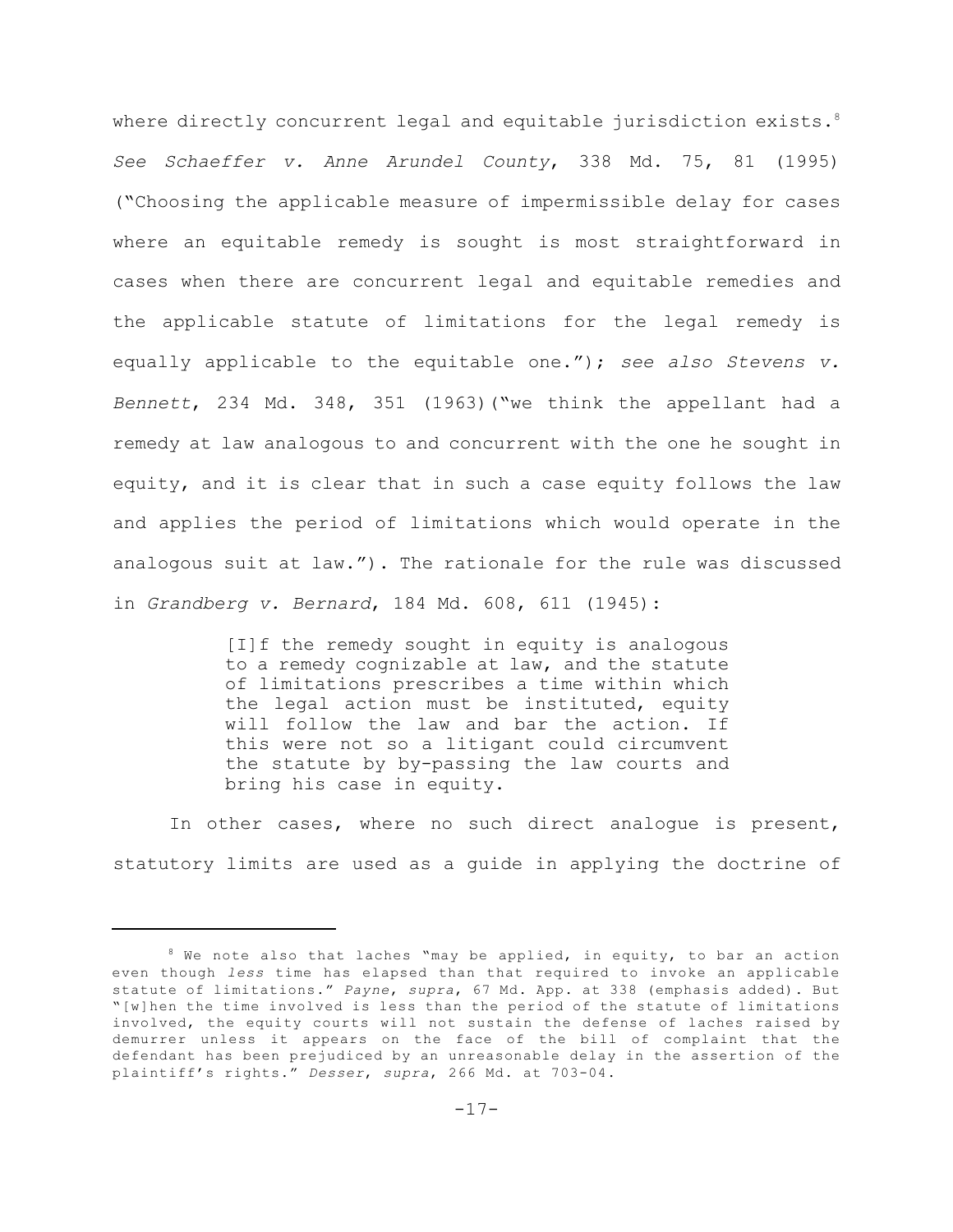laches to equitable claims, but courts evaluating such claims are not irrevocably bound to such limits. As noted, *supra*, the *Ross* Court concluded that "the courts are free, if the equities so require, to assess the facts of a purely equitable action independent of a statutory time limitation applicable at law." $9387$ Md. at 670. For example, in *Schaeffer*, *supra*, 338 Md. at 83, the Court of Appeals applied the general three-year statute of limitations, under Md. Code Ann., Cts. and Jud. Proc. § 5-101, as a guideline in an action filed after the three-year limitations period had run. The *Schaeffer* Court invoked the application of laches, finding extreme prejudice resulting from the delay. *Id.* at 83-84. What is significant to the case *sub judice* is that the Court's application of the three-year statute was not absolute, and considerations under the doctrine of laches were ultimately determinative. *See id.* at 84.

An evaluation of laches is not based simply on the length of time elapsed. In general, there is no inflexible rule as to what constitutes laches, and hence the existence of laches must be determined on the facts and circumstances peculiar to each case.

<sup>9</sup> Reformation of contract is a purely equitable action. "It is a settled principle that a court of equity will reform a written instrument to make it conform to the real intention of the parties, when the evidence is so clear, strong and convincing as to leave no reasonable doubt that a mutual mistake was made in the instrument contrary to their agreement." *Hoffman* v. *Chapman*, 182 Md. 208, 210 (1943); *see also Kolker v. Gorn*, 193 Md. 391, 398-99 (1949). Further, "[e]quity reforms an instrument not for the purpose of relieving against a hard or oppressive bargain, but simply to enforce the actual agreement of the parties to prevent an injustice which would ensue if this were not done." *Hoffman, supra,* 182 Md. at 211.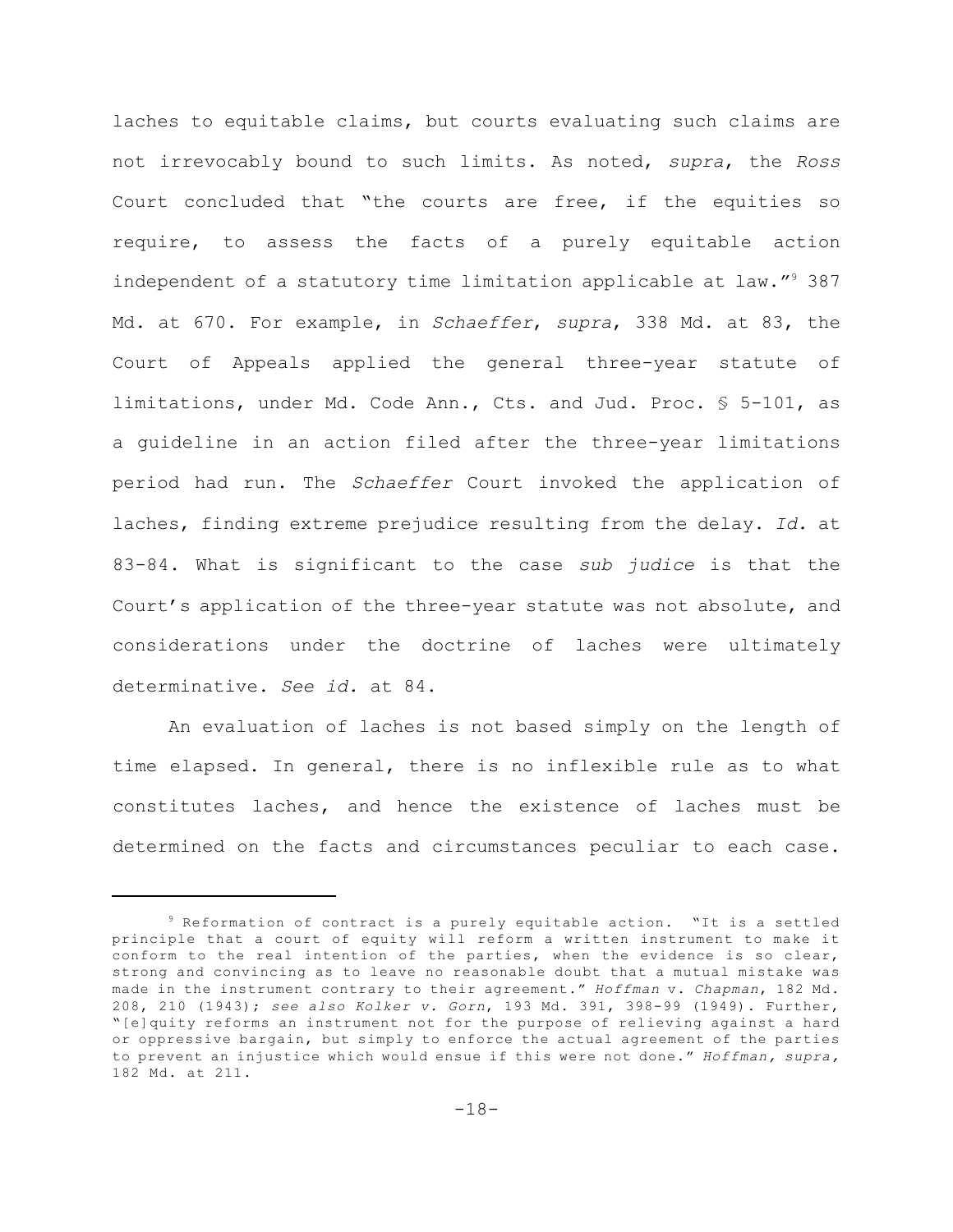*See Parker v. Board of Election Supervisors*, 230 Md. 126, 130, (1962).

> Furthermore, unlike the defense of limitations in an action seeking a legal remedy, the defense of laches to the assertion of an equitable remedy must be evaluated on a case by case basis, as laches is an *inexcusable* delay, without necessary reference to duration in asserting an equitable claim. Moreover, even where such impermissible delay is present under the circumstances presented, if the delay has not prejudiced the party asserting the defense, it will not bar the equitable action.

*Schaeffer*, *supra*, 338 Md. at 83 (citations omitted).

## *The Pleadings*

The circuit court was concerned with whether appellant's action was, in fact, properly brought as an equitable one *ab initio*. We believe the confusion to have arisen as a result of appellant's prayer for declaratory relief in its amended complaint, and may well have influenced the court's conclusion to eliminate application of the doctrine of laches.<sup>10</sup>

(continued...)

 $10$  The circuit court engaged in the following exchange with appellee:

THE COURT: I know what she is talking about. You talked - identified under the declaratory judgment, but the cause of action is one of reformation, which is an equitable action. There is no statute controlling that because that comes to us through the common law. He wants me to declare this statute - he wants me to declare that deed of trust reformed, but what it comes down to, your argument that they filed beyond the statute of limitations. And I will say as a matter of finding, that indeed they did file their action beyond three years from the time that the deed of trust was created, and the error should have, with reasonable due diligence, have been discovered. You agree with that part of the argument?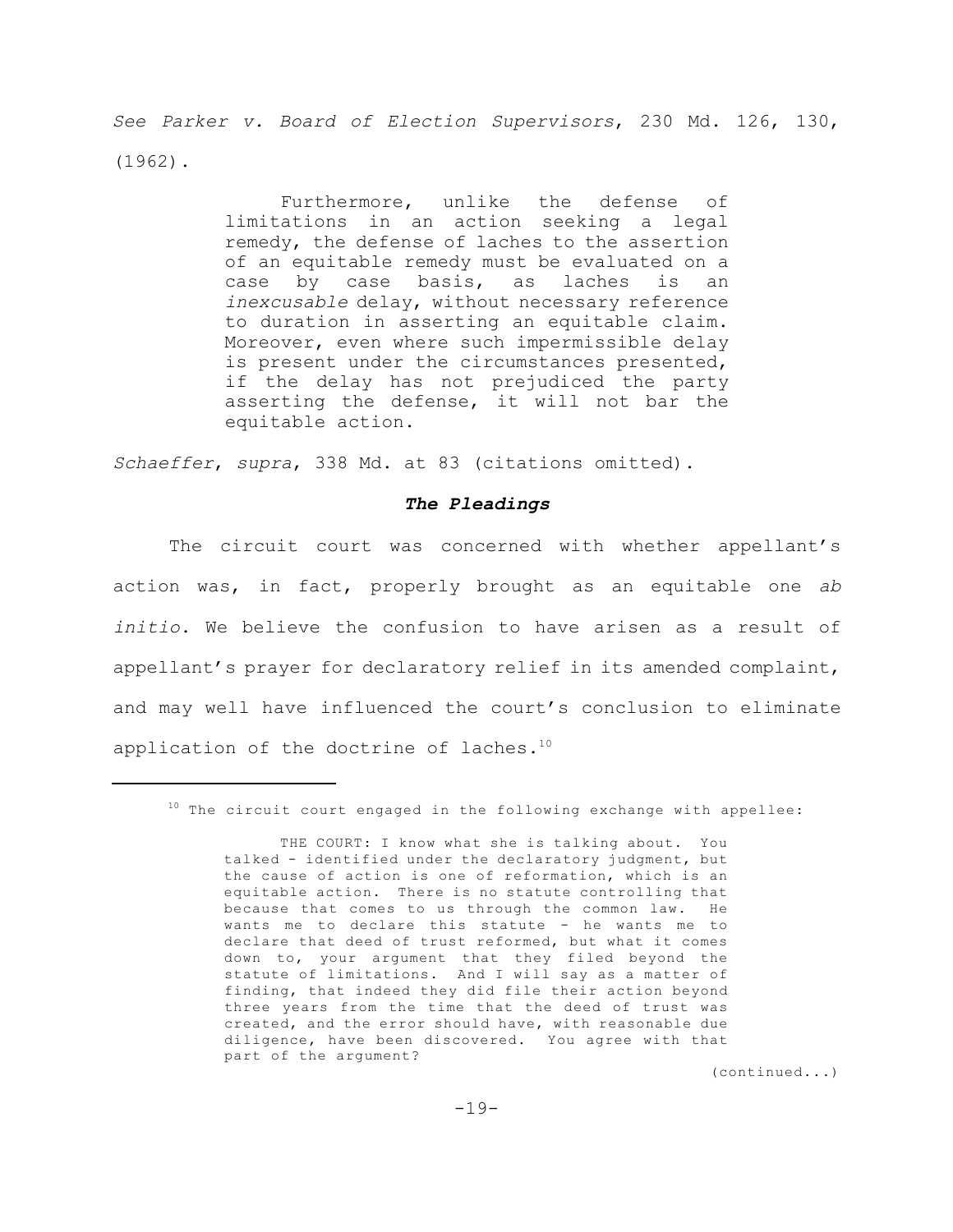Md. Rule 2-303(b) requires that a pleading "be simple, concise, and direct. No technical forms of pleadings are required. A pleading shall contain only such statements of fact as may be necessary to show the pleader's entitlement to relief or ground of defense." Md. Rule 2-305 commands that "[a] pleading that sets forth a claim for relief ... shall contain a clear statement of the facts necessary to constitute a cause of action and a demand for judgment for relief sought ... Relief in the alternative or of several different types may be demanded." The purpose of the pleading rules is to ensure "that parties ... may be mutually apprised of the matters in controversy between them." *Pearce v. Watkins*, 68 Md. 534, 538 (1888)(citations omitted). In *Scott v. Jenkins*, 345 Md. 21, 27 (1997), the Court of Appeals outlined the

 $10$  (...continued)

\* \* \*

[APPELLEE REEVES]: Because it is not a contract but it is reformation of a deed, and the deed is a declaratory relief, is statutory relief. Therefore, he is saying for statutory, he is depending upon - the jurisdiction he is depending on is not contract action, it is declaratory relief because under contract theories, [the] mutual mistakes voids [sic] the contract. So the reason Maryland Legislature enacted this was to give relief for a mutual mistake on a deed. So there has to be - so the jurisdiction, I say, is still the declaratory relief under the Maryland Statute.

THE COURT: Which you say is the civil action which you say should be controlled by the three years statute?

[APPELLEE REEVES]: Right, because it has to do with declaratory relief under the Maryland Statute, therefore, the Maryland Statute of limitations should apply.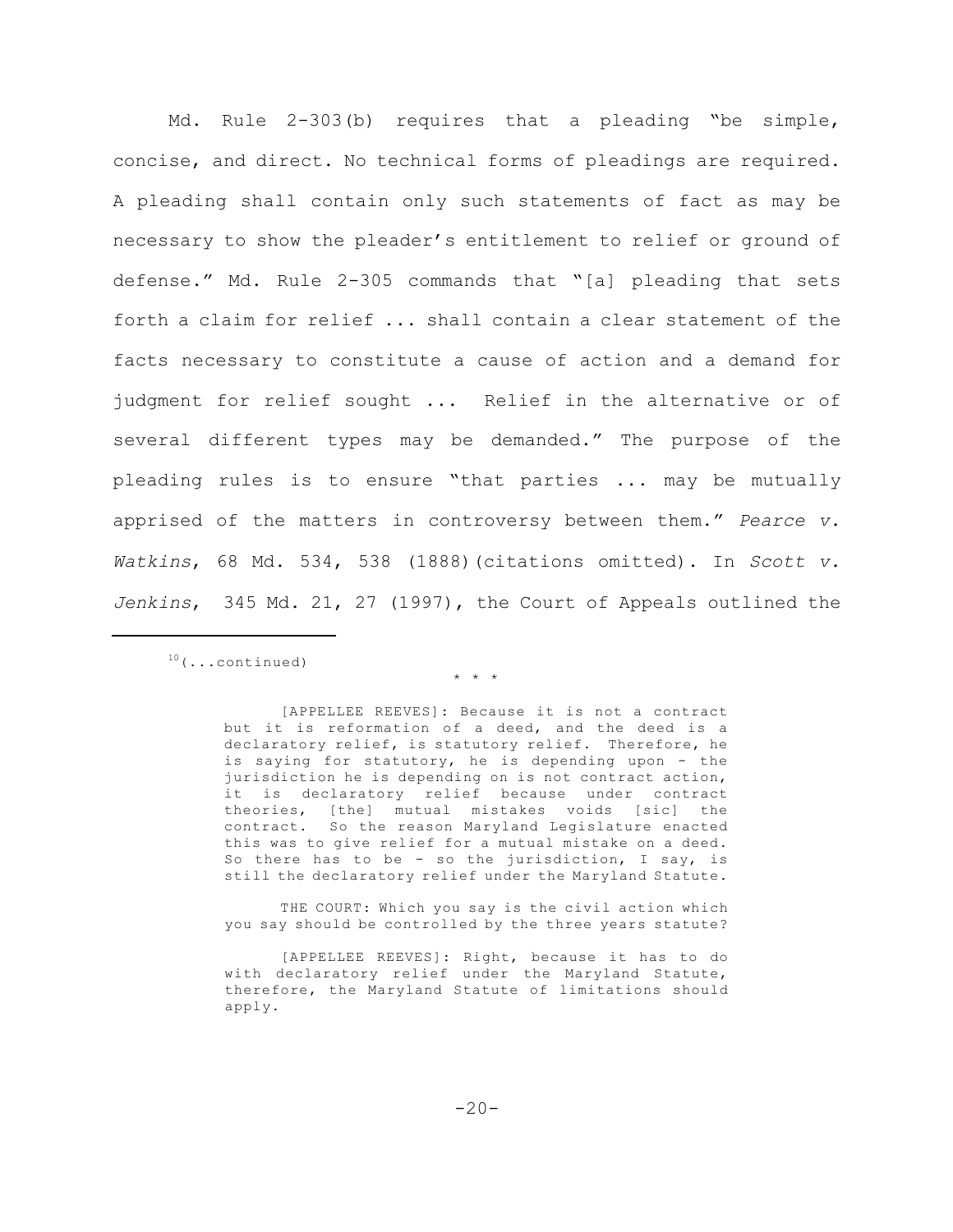policy of pleading rules in Maryland:

Although Maryland abandoned the formalities of common law pleading long ago, it is still a fair comment to say that pleading plays four distinct roles in our system of jurisprudence. It (1) provides notice to the parties as to the nature of the claim or defense; (2) states the facts upon which the claim or defense allegedly exists; (3) defines the boundaries of litigation; and (4) provides for the speedy resolution of frivolous claims and defenses. Of these four, notice is paramount.

(Internal citations omitted); *see also Ledvinka v. Ledvinka*, 154 Md. App. 420, 429 (2003); *Tavakoli-Nouri*, *supra*, 139 Md. App. at 730 ("Essentially, a complaint is sufficient to state a cause of action even if it relates 'just the facts' necessary to establish its elements.").

A declaratory judgment can be obtained either at law or in equity. *Himes v. Day*, 254 Md. 197, 206 (1969). "The determination of whether the action is properly at law or in equity must be made by an examination of the nature of the claim asserted and the relief requested." *Fisher v. Tyler*, 24 Md. App. 663, 668-69 (1975)(reversing decision to transfer a declaratory action from law to equity where the Court found the case related to a legal cause of action (breach of contract) rather than a cause of action sounding in equity (reformation)); *see also Verona Housing, Inc. v. St. Mary's County Metro. Comm'n*, 45 Md. App. 421, 431 (1980).

Expanding on this proposition, 26 C.J.S. *Declaratory Judgments* § 109 (2006) opines that:

-21-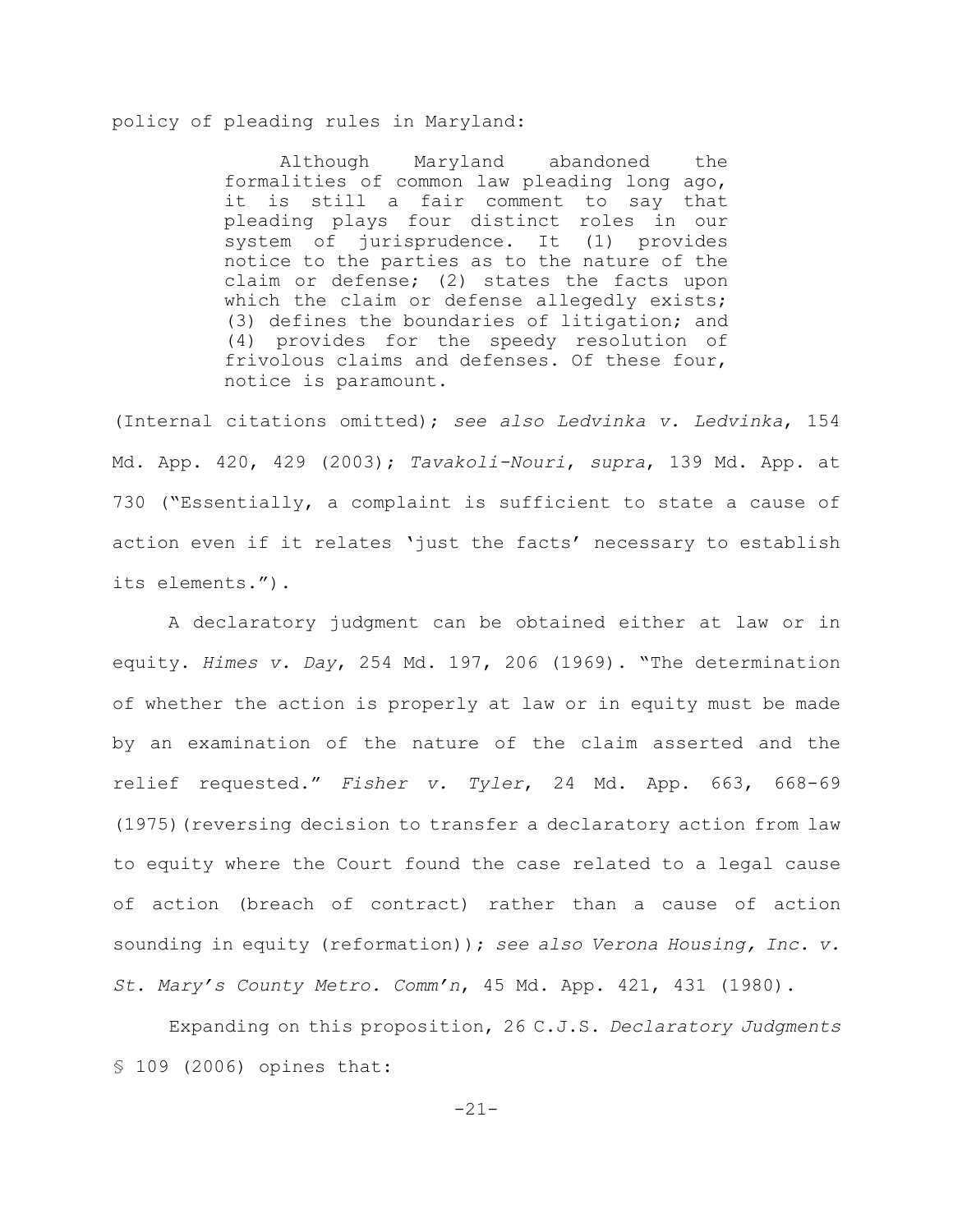A suit for a declaratory judgment is neither legal nor equitable, but is sui generis, and is neither wholly a suit in equity nor wholly an action at law. Declaratory relief may take on the color of either equity or law, depending on the issues presented and the relief sought; that is, a declaratory judgment action assumes the nature of the controversy at issue. The legal or equitable nature of a declaratory judgment proceeding thus may be determined by the pleadings, the relief sought, and the nature of each case. When proceedings for a declaratory judgment are in the nature of equity, appropriate equitable principles are called into play, whereas when such proceedings are in the nature of an action at law, legal principles are used for the determination of the issues presented.

A petition for a declaratory judgment is not a proceeding in equity merely because in form the procedure may be equitable, since declaratory relief is available either in courts of equity or in courts of law. A proceeding for a declaratory judgment is not converted into an equitable action merely because the court may grant a temporary restraining order to maintain the status quo pending an adjudication with respect to the rights, status, and other legal relations of the parties. Likewise, an issue that is essentially legal in nature is not transformed into an equitable one by virtue of the fact that declaratory, rather than affirmative, relief is sought. However, the action must be brought in the court which has jurisdiction of the subject matter.

Though appellant's complaint sought statutory relief in the form of a declaration of rights, it raised the purely equitable cause of action of reformation and should be construed as such because such equitable relief was properly invoked. In *Ver Brycke v. Ver Brycke*, 379 Md. 669, 697 (2004), the Court stated: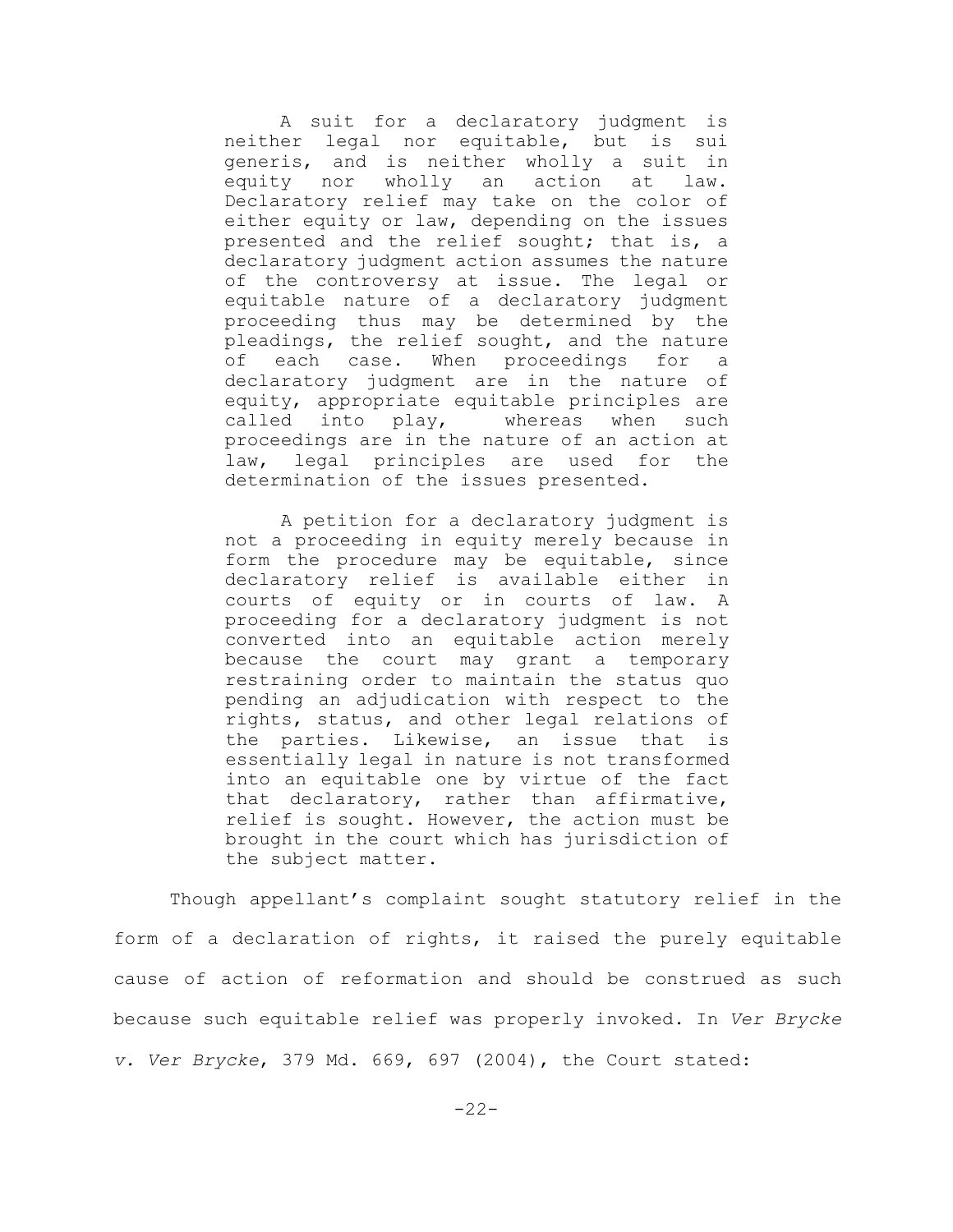We also have held that the parties' characterization of their claims does not determine equity jurisdiction; rather, ... equity jurisdiction is determined by whether the parties' claims have historically sounded in equity or by the kind of remedy the parties sought.

"A proper case for the reformation of instruments must be made by the pleadings, and, in order to make out a good cause of action, the pleading should allege in clear ... language ... every element necessary to entitle the complainant to equitable relief." 76 C.J.S. *Reformation of Instruments* § 77 (2006); *Bartlett v. Dep't of Transp.*, 40 Md. App. 47, 52 (1978)(agreement contemplated must be shown by clear and convincing evidence). "For reformation to be granted, it is necessary under some authority that a specific request for equitable relief, or a plea for reformation be made, but under other authority the remedy is available despite the absence of a specific request in the pleadings." 76 C.J.S. *Reformation of Instruments* § 77 (2006).

Those statements clearly reflect the state of Maryland law. Because appellant's amended complaint contained allegations sufficient to sustain an action for reformation, appellant's prayer for relief can be properly construed as a request for equitable relief. Further, appellee Reeves was sufficiently on notice of the cause of action. Thus, we are satisfied that appellant's complaint for declaratory relief did not limit the circuit court to the application of statutory limitations, to the exclusion of laches.

-23-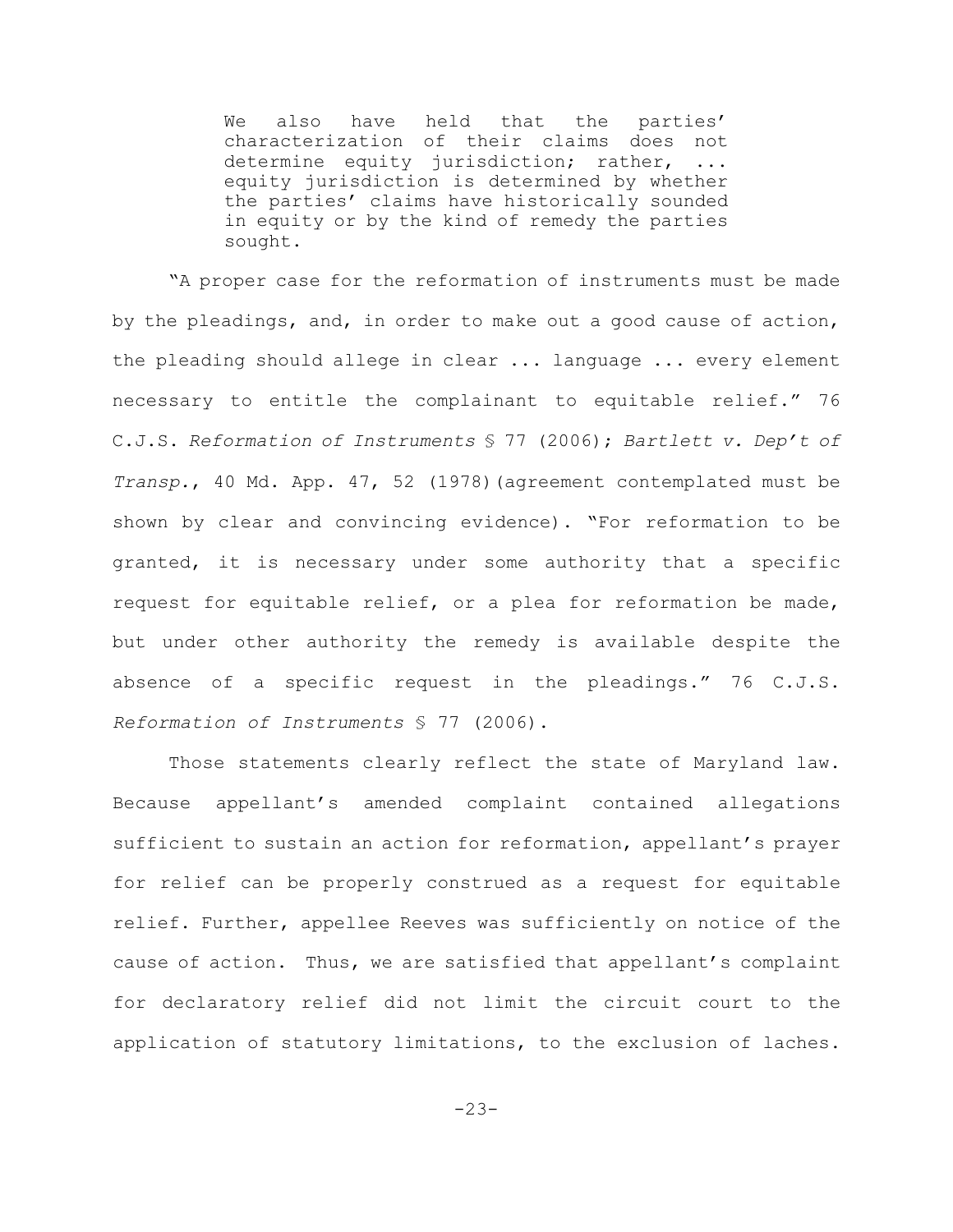Although we disagree with the circuit court's application of the three-year civil statute of limitations, we agree with the court's finding that the delay occasioned no harm to Reeves. Records and witnesses to the transaction are still available. And, most significantly, Reeves herself testified that it was the intent of the parties - lender and borrower - to secure the debt by a deed of trust on the entire three acre parcel. As we noted, *supra,* the testimony elicited from Reeves caused the court to consider matters outside the four corners of the complaint, and thus effectively converted her motion to dismiss to a motion for summary judgment. The circuit court's ruling that there existed no genuine dispute of material fact is sound and is supported by the record. We are likewise satisfied that the circuit court's finding:

> if laches were the controlling doctrine, I don't think laches would apply in this case, I don't think [the time] would have run because I do not find there to be any injury whatsoever to the defendant[s] in this case. *The defendant[s] would really be put in the position they intended to be in the first place.*

(Emphasis added.)

Therefore, we shall reverse the judgment of the circuit court with directions, should that court exercise jurisdiction, to enter an order that appellant's claim is not barred by laches.

> **JUDGMENT OF THE CIRCUIT COURT FOR ST. MARY'S COUNTY REVERSED; CASE REMANDED TO THAT COURT FOR FURTHER PROCEEDINGS CONSISTENT WITH THIS OPINION.**